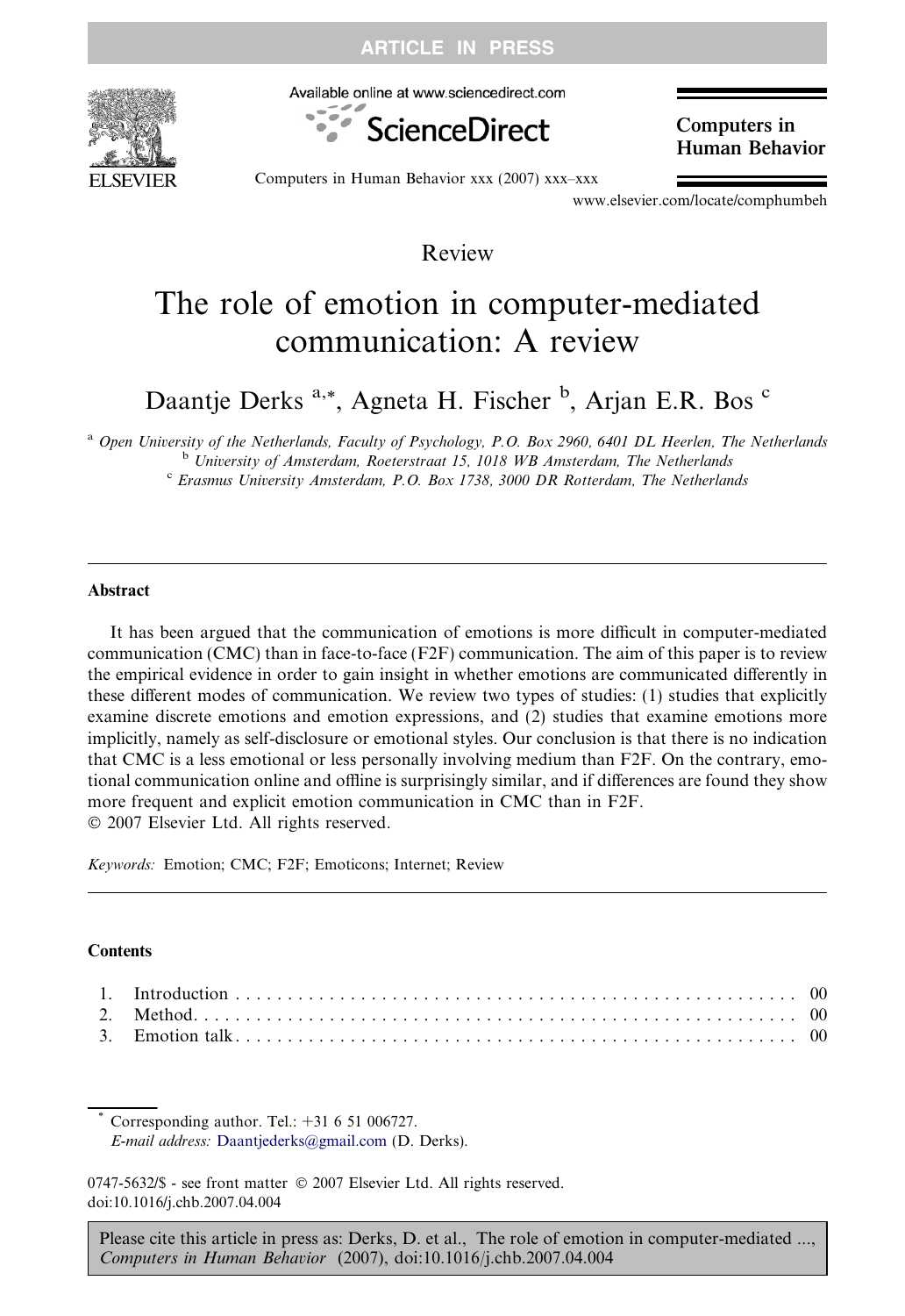| $\sim$ |  |
|--------|--|
|        |  |
|        |  |
|        |  |

## 1. Introduction

In the last decade, we are witnessing an enormous increase in computer-mediated communication (CMC). CMC includes a variety of electronic message systems and electronic conference systems, which can be supplemented by audio and video links. CMC can be synchronous (e.g., chat) or asynchronous (e.g., email), and the messages are predominantly typewritten ([Adrianson, 2001](#page-15-0)). More and more interactions take place via e-mail and chat, privately as well as professionally. Especially e-mail dominates the office hours of many workers, and makes parts of the work more efficient. In addition, email and chat services also help us to maintain our relationships with friends and colleagues in different locations. When one meets someone interesting in a bar, for example, it is almost as common to exchange e-mail addresses and chat accounts as to exchange phone numbers. Another indication of the increasing use of CMC is the huge success of Internet dating, which makes it possible to get in contact with potential partners, whom you would never have met in daily life. In other words, for most people today it is hard to imagine themselves without a computer and without access to the Internet.

Because computer-based communication has become so common in our daily lives, this raises the question of how different online communication is from face-to-face communication. Do we chat in the same way via computers as in live interactions? Are our conversations shorter, more formal, less intimate in CMC? Do we use different language or different language styles, and do we choose other conversation topics? These questions are not new and have lead to passionate debates in the past, where some authors claimed that CMC is a cold and impersonal medium, where emotions are very difficult to express (e.g., [Culnan & Markus, 1987; Rice & Love, 1987; Sproull & Kiesler, 1986\)](#page-16-0), whereas others have stated that the differences between CMC and F2F are not that large and even dissolve over time (e.g., [Walther, 1992; Walther & Burgoon, 1992; Walther, Anderson, &](#page-19-0) [Park, 1994](#page-19-0)).

The focus of the present paper is on the heart of this assumed difference, namely on the communication of emotions in CMC and F2F. Although there is an increasing number of studies comparing style and content in the two modes of communication, the role of emotions in these communication patterns is still underexposed (for an exception see [Man](#page-17-0)[stead, Lea, & Goh, in press](#page-17-0)) and needs more explicit discussion. This paper aims to fill this gap and reviews research in face-to-face (F2F) and computer-mediated communication (CMC) with respect to emotion communication. We restrict ourselves here to textbased CMC, as this is still the most common type of CMC and because the difference with actual F2F is assumed to be largest.

We define emotion communication as the recognition, expression and sharing of emotions or moods between two or more individuals. We include both explicit and implicit emotion communication, both for practical and theoretical reasons. The range of studies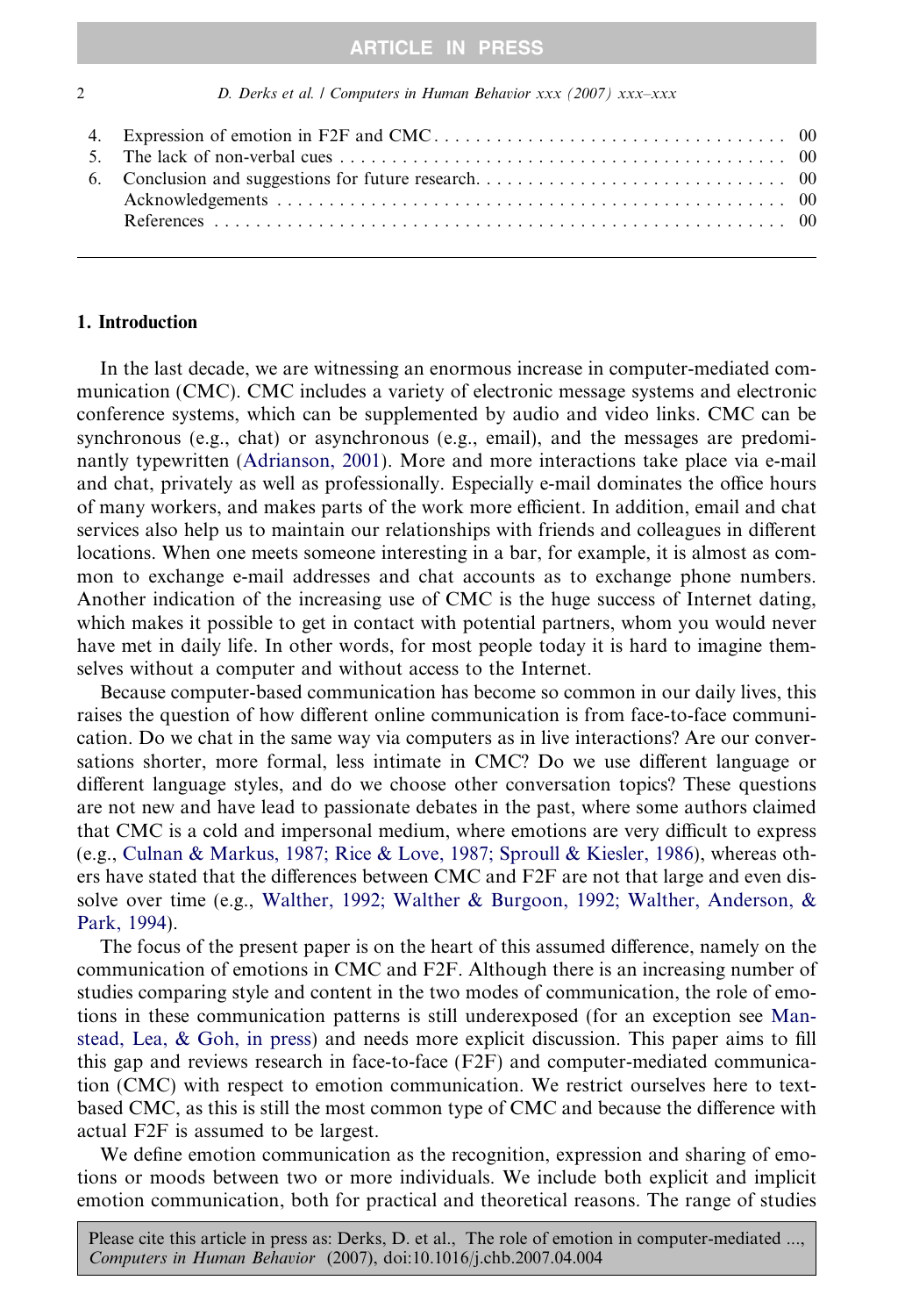for this review would become too narrow if we would restrict ourselves to only explicit emotion communication, but we also believe that both types of communication are essential to examine the emotional content and quality of interactions. Explicit communication involves references to discrete emotions, through verbal emotion labels (I am angry), appraisals (this is scary), expressions and tendencies to act (I would like to hit you) or emblems  $(\circledcirc)$ . Implicit emotion communication includes the emotional style of the message, as can be inferred from the degree of personal involvement, self-disclosure, language use, etc.

When comparing the way in which emotions are communicated in CMC and F2F, it is crucial to consider contextual differences in these two communication modes. The most important feature that distinguishes both mediums (see also [McKenna & Bargh, 2000\)](#page-17-0) and that is relevant for studying the role of emotions is its different *sociality* or social presence ([Short, Williams, & Christie, 1976](#page-18-0)). [Manstead et al. \(in press\)](#page-17-0) propose two dimensions of sociality: the physical and the social dimension. The physical dimension refers to the sense of being physically located somewhere, and thus physical co-presence refers to actually being together with someone at the same place. The physical dimension of sociality particularly implies the relative absence of *bodily contact* and of *visibility*, and thus of nonverbal cues in text-based CMC. The role of bodily contact is important for the expression of emotions, both positive (touching, embracing) and negative (hitting). However, there is no research to date that has systematically studied the consequences of this aspect in emotion communication, and therefore we will largely ignore the role of bodily contact in this review. This does not imply that we judge it is as unimportant, though, and we think research in this area should be encouraged. Reduced visibility, which is characteristic for most CMC, except for videoconferencing, and chatting with the use of webcams, may have especially consequences for the decoding or recognition of others' emotions, because we cannot make use of these cues in order to interpret incoming messages. In addition, this feature may also have consequences for the expression of one's own emotions towards others, because the consequences of one's emotion expressions on others are less visible as well.

The social dimension actually is less clearly defined. It generally refers to the extent to which the presence of the other person is salient. This may refer to the fact that one is less aware of the other person, basically because of the reduced visibility. In email exchanges for example, one generally knows one's interaction partners, but their presence is less salient. It may also refer to whether one knows the other person, or not, as is the case in the majority of support lists, or discussion groups. These two meanings both refer to the relative anonymity of the situation, as this increases when one does not know the other person and when one is also less aware of his or her presence. Still another connotation of reduced social presence is its relation with the salience of social norms. According to some authors (e.g., [Daft & Lengel, 1986; Short et al., 1976](#page-16-0)) CMC is characterized by the relative absence of social norms, or social control. On the other hand, researchers embracing a social identity framework, like the Social Identity of Deindividuation Effects (SIDE) model ([Lea & Spears, 1991; Lea, O'Shea, Fung, & Spears, 1992; Reicher, Spears, & Post](#page-17-0)[mes, 1995; Spears & Lea, 1992, 1994](#page-17-0)), have emphasized the social nature of CMC. They have shown that although text-based CMC may filter out many social cues, some of the most important cues, namely those relating to social category membership, often seep through [\(Spears, Lea, Corneliussen, Postmes, & Ter Haar, 2002](#page-19-0)). This would imply that reduced social presence makes social norms more rather than less salient in CMC compared to F2F interactions.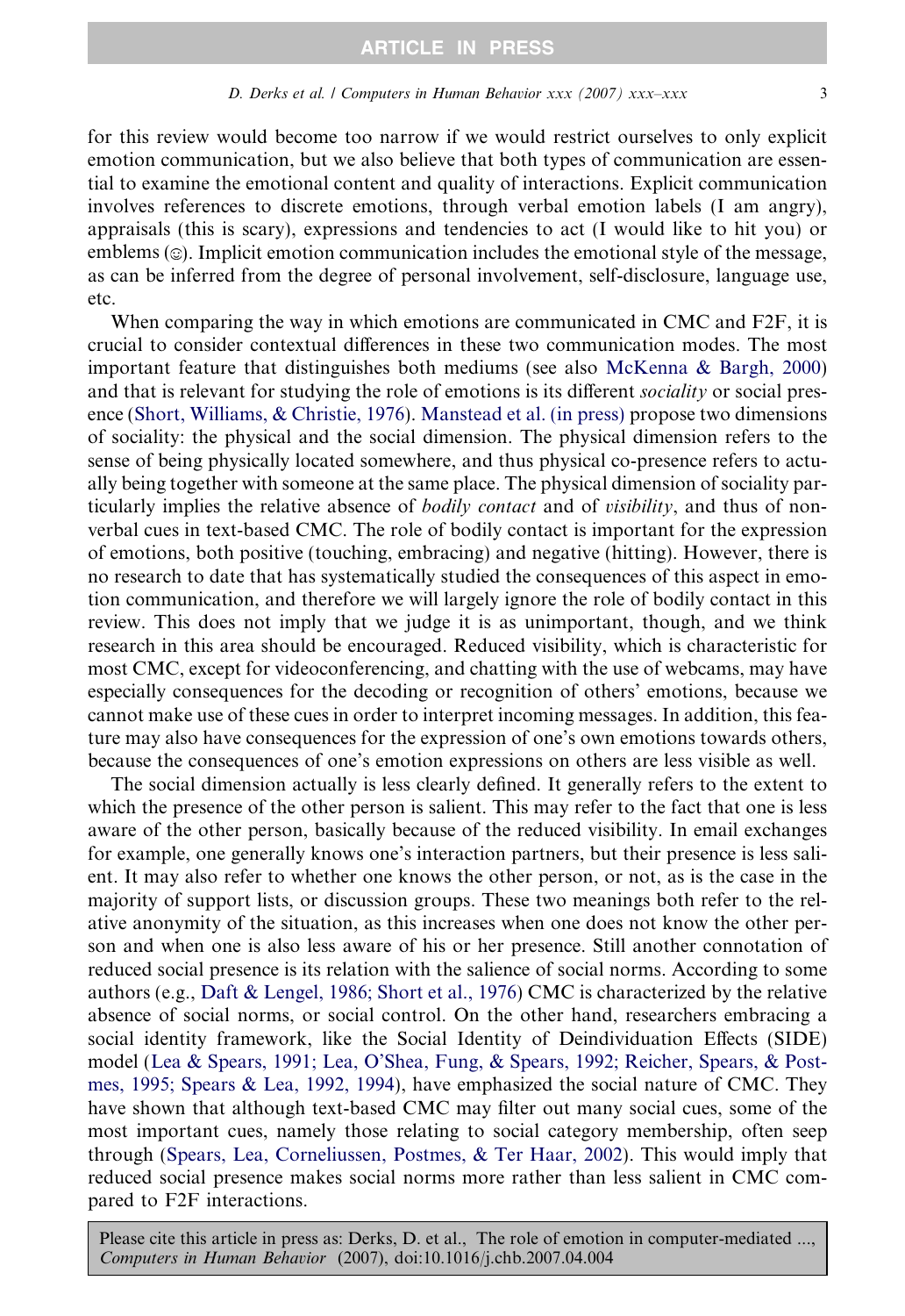These two differences in the salience of social presence and visibility between CMC and F2F are the most important contextual factors in our model (see Fig. 1). It should be noted though, that these features often co-occur, as reduced visibility generally results in reduced social presence. We should also keep in mind that they are highly interrelated with other contextual features that are probably as important for the way in which emotions are communicated, such as the goal and nature of the interaction (formal, informal, task or social oriented, etc.).

We assume that social presence and visibility may influence three distinct aspects of emotion communication—including both explicit and implicit types of communication—namely the overall content and style of the message (emotions as an implicit of explicit topic of conversation), the expression and the recognition of discrete emotions. Because there is little research on this latter aspect (how well emotions are recognized on the basis of texts), we will mainly focus on the first two aspects of emotion communication. We assume that social presence has a similar impact in both channels, such that both aspects of the communication depend on the relationship with and the relative anonymity of the interaction partner. Because social presence is less salient in many cases of CMC, however, it may be easier to express negative emotions towards others because one does not know the other, or because one is less aware of the social effects of one's own expressions. Further, we assume that reduced visibility of emotions strengthens emotional style and content, and makes it easier to express emotions, especially when individuals find it difficult to express them in real life. It may be more difficult to recognize emotions with reduced visibility, however, especially when they are not very intense. Yet, the more explicit nature of text-based emotion displays may make up for this difficulty.

In order to compare emotion communication in these different channels, we review the empirical evidence by comparing research on emotions in F2F and CMC contexts according to the model sketched above (see Fig. 1). We start with the more general issue whether people talk about their emotions in CMC, and then review evidence on the expression and recognition of emotions in both channels. We also address the issue of reduced social presence and visibility in CMC and its consequences for emotion communication.



Fig. 1. Model of emotion communication in CMC.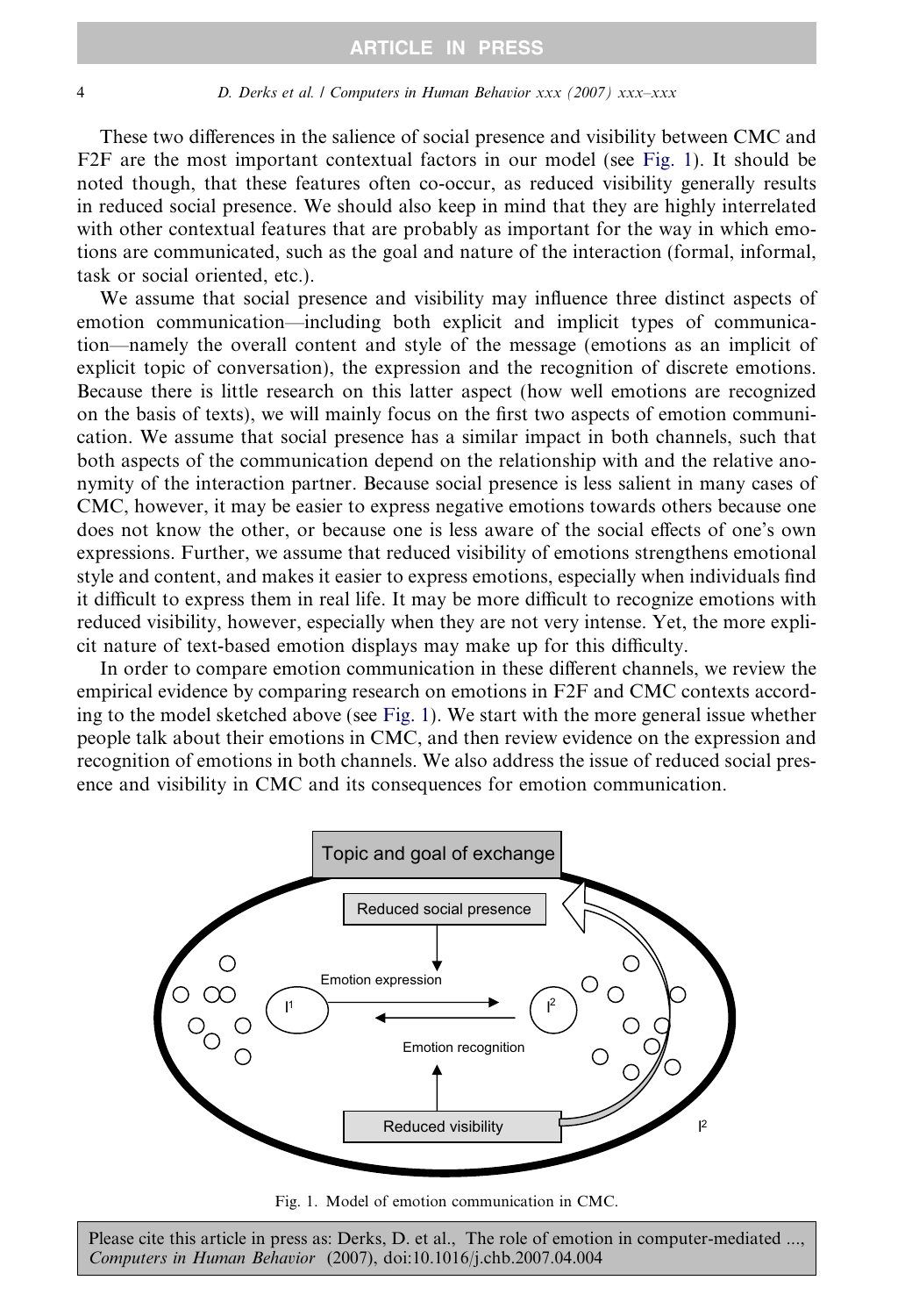#### 2. Method

In order to review the field of emotion communication in CMC, electronic searches where conducted, supplemented by publications collected through the professional network. The databases included were PsychInfo, Medline and web based databases like Google Scholar. The search was restricted to English-language papers, which were published from 1990 some classic studies excepted. The key terms used in the search were quite diverse because the single terms on emotional communication online were not sufficient to collect all relevant studies. Moreover, the expression of emotion in online settings is a relatively new research field, and the studies that directly compare emotional expression in F2F communication and CMC are relatively few. Therefore we had to extend our scope to studies focusing on implicit emotion communication in CMC, and to studies that focus on emotion communication in F2F settings. The key terms used were: emoticons, flaming, uninhibited behavior, anonymity, and emotion and mood in combination with CMC, F2F, social sharing, Internet, online, self-disclosure, anonymity, gender differences, display rules, mimicry and anonymity.

We included studies that (1) handled the subject of emotion, either explicit or implicit, (2) had a social interaction setting, preferably a focus on dyad communication (romantic relationships were excluded), and (3) were identifiable as social psychological and behavioral in nature. Papers with opposing views and conflicting data were all included.

#### 3. Emotion talk

Individuals have the need to talk about and reflect on their emotional experiences. This phenomenon is referred to as social sharing. The urge to share an emotional experience by talking about it is a very general manifestation. It is elicited as soon as an emotion is experienced, whatever the type of emotion (shame being an exception). From studies in F2F, we know that the more intense the emotion felt, the more we are inclined to talk about the event (Christophe & Rimé, 1997; Rimé, 1989. Rimé, Corsini, & Herbette, 2002; Rimé, [Mesquita, Philippot, & Boca, 1991\)](#page-18-0). The extent to which we talk about our emotions may differ depending on the sex of the person. For example, social sharing studies conducted by Rimé [et al. \(1991\)](#page-18-0) have shown that men are much more likely to talk to women (typically their partners) about their feelings, whereas women share their emotions with a wider range of persons, both male and female. This may be due to the fact that women in our society more often occupy roles that require them to be more emotionally expressive, and concerned with their own and others' feeling states than men are ([Eagly, 1987; Eagly](#page-16-0) [& Wood, 1991\)](#page-16-0). The expression of positive feeling in particular is believed to be more characteristic of women than of men [\(Birnbaum, Nosanchuck, & Croll, 1980; Stoppard &](#page-16-0) [Gunn Gruchy, 1993\)](#page-16-0) and this would explain why men in particular seek women as partners with whom they share their intimate feelings.

Once exposed to the social sharing of an emotion, it is very common that receivers in turn share the episode with a third person (Christophe & Rimé, 1997; Rimé, Finkenauer, [Luminet, Zech, & Philippot, 1998](#page-16-0)). Thus, whereas we assume confidence of the persons with whom we share our emotions, they share it with others in most cases ([Christophe](#page-16-0) [& Rime´, 1997](#page-16-0)), and thus the anonymity of the source is not guaranteed at all. Interestingly, the intensity of the event is related to the way in which emotions are shared. [Chris](#page-16-0)[tophe and Rime´](#page-16-0) (1997) had subjects recall a situation in which someone shared an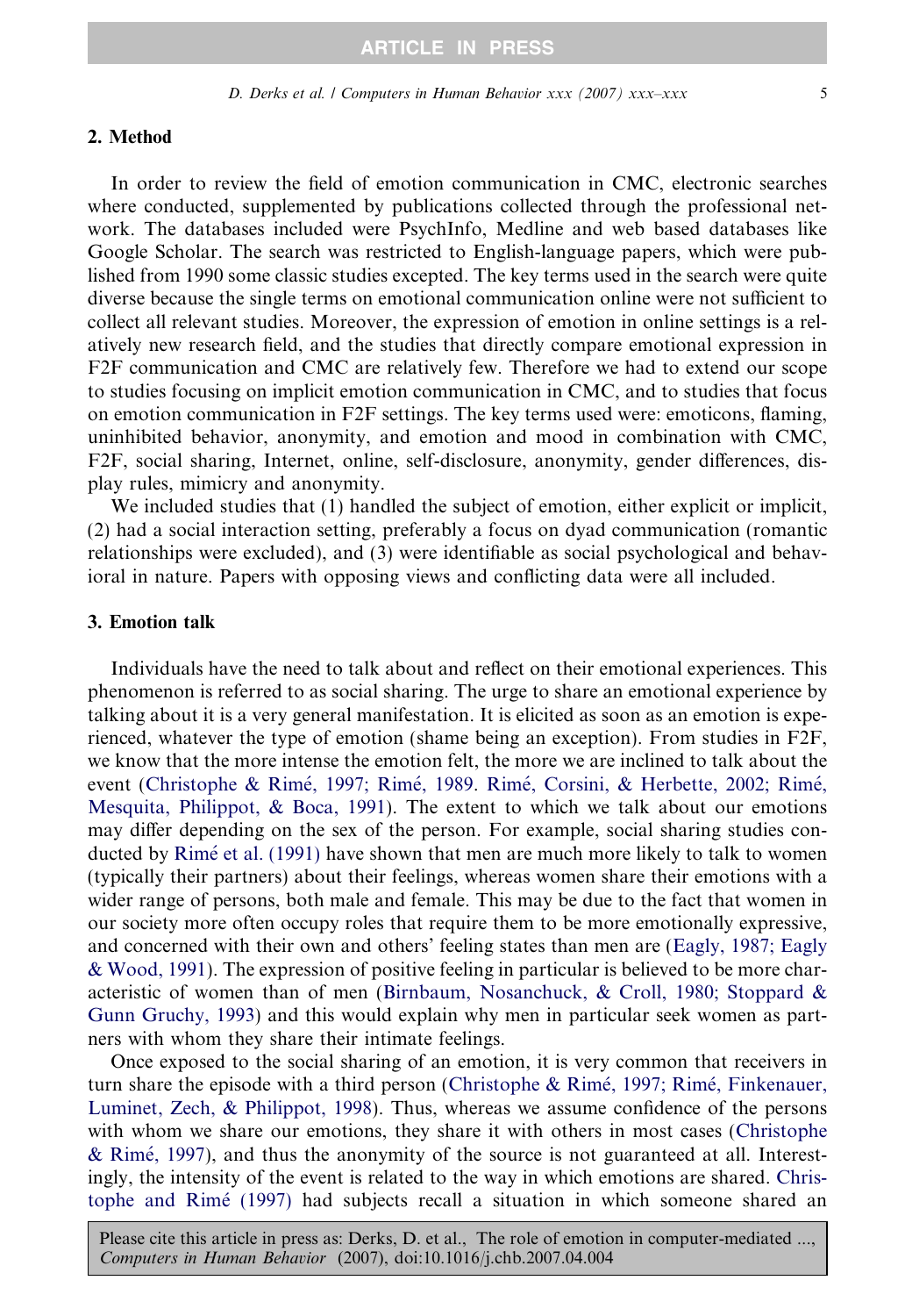#### 6 D. Derks et al. / Computers in Human Behavior xxx (2007) xxx–xxx

emotional episode with them, resembling one from a list of 20 events. The list included low, moderate and high intensity emotional events. They were instructed to briefly describe a similar situation that someone had shared with them and to answer open questions regarding their non-verbal displays, verbal responses and interpersonal gestures. The results showed that when highly intense emotions are shared, listeners reported to talk less, to de-dramatize their response less, and to manifest more non-verbal comforting behaviors. This suggests that actually sharing intense emotions in F2F settings can decrease the physical distance between interactants. Further, the sharing of emotions also has the function to improve interpersonal relationships and social integration. In a meta-analytic review, [Collins and Miller \(1994\)](#page-16-0) found that people who engage in intimate disclosures tend to be liked more than those who disclose less. Thus, sharing emotions with people other than our intimates is a useful tool to bond and to strengthen social relationships. Additionally, disclosing emotions is seen as healthy and good for one's well-being [\(Penne](#page-18-0)[baker, 1997; Zech, 1999\)](#page-18-0).

To what extent do we talk about emotions to the same extent in CMC as in F2F communication? Can we satisfactorily share our emotions with others in CMC or is this medium simply not suited to talk about such personal things? In the past some authors (e.g., [Rice & Love, 1987](#page-18-0)) have claimed that the lack of social and non-verbal cues makes it hard, if not impossible to communicate emotions, which would make CMC principally be less emotional and more inpersonal than F2F communication. There is, however, not much evidence to support this view and there is an abundance of indirect evidence that suggests the contrary.

One example of indirect evidence is the huge success of MSN (Microsoft Network messenger service), a chat program through which one interacts instantly with peers. This program creates an interface in which one can form a buddy list, consisting of people one regularly chats with. All over the world people are connected to each other. It is an easy way to stay in touch with friends and family abroad but also to meet new people and it clearly requires emotional involvement. One advantage of this way of interacting is that one has the opportunity to try out new personality aspects that one would ideally like to possess. Moreover, it provides opportunities for those who have difficulty verbally expressing themselves in a F2F situation. In CMC they can express themselves without constraints, taking as much time as they want [\(McKenna & Bargh, 1999](#page-17-0)). Other examples are internet dating and support lists. These Internet interactions also require that emotions are shared and talked about. There would be no successful dating without expressing positive emotions and intimacy, and there would be no support for whatever cause without the communication of positive emotions and empathy. In other words, the assumption that CMC can only entail formal and unemotional interactions is not justified on the basis of these observations.

More direct evidence of the possibility to share emotions online in a satisfactory way is based on the results of computer-mediated therapies. Patients who are afraid to seek F2F therapy, because of anxiety or stigmatization, or people with restricted mobility can be reached by these initiatives. One of these computer-mediated therapies is Interapy, the treatment of for example posttraumatic stress through the Internet ([Lange, Van de Ven,](#page-17-0) [Schrieken, & Emmelkamp, 2001\)](#page-17-0). The advantage of Internet-mediated therapy is that therapists can provide feedback via a computer, tailored to their clients' needs [\(Lange,](#page-17-0) [Van de Ven, & Schrieken, 2003\)](#page-17-0). Additionally, some people prefer to reveal their innermost thoughts and feelings to a computer-screen than to a real person (e.g., Miller  $\&$  Ger-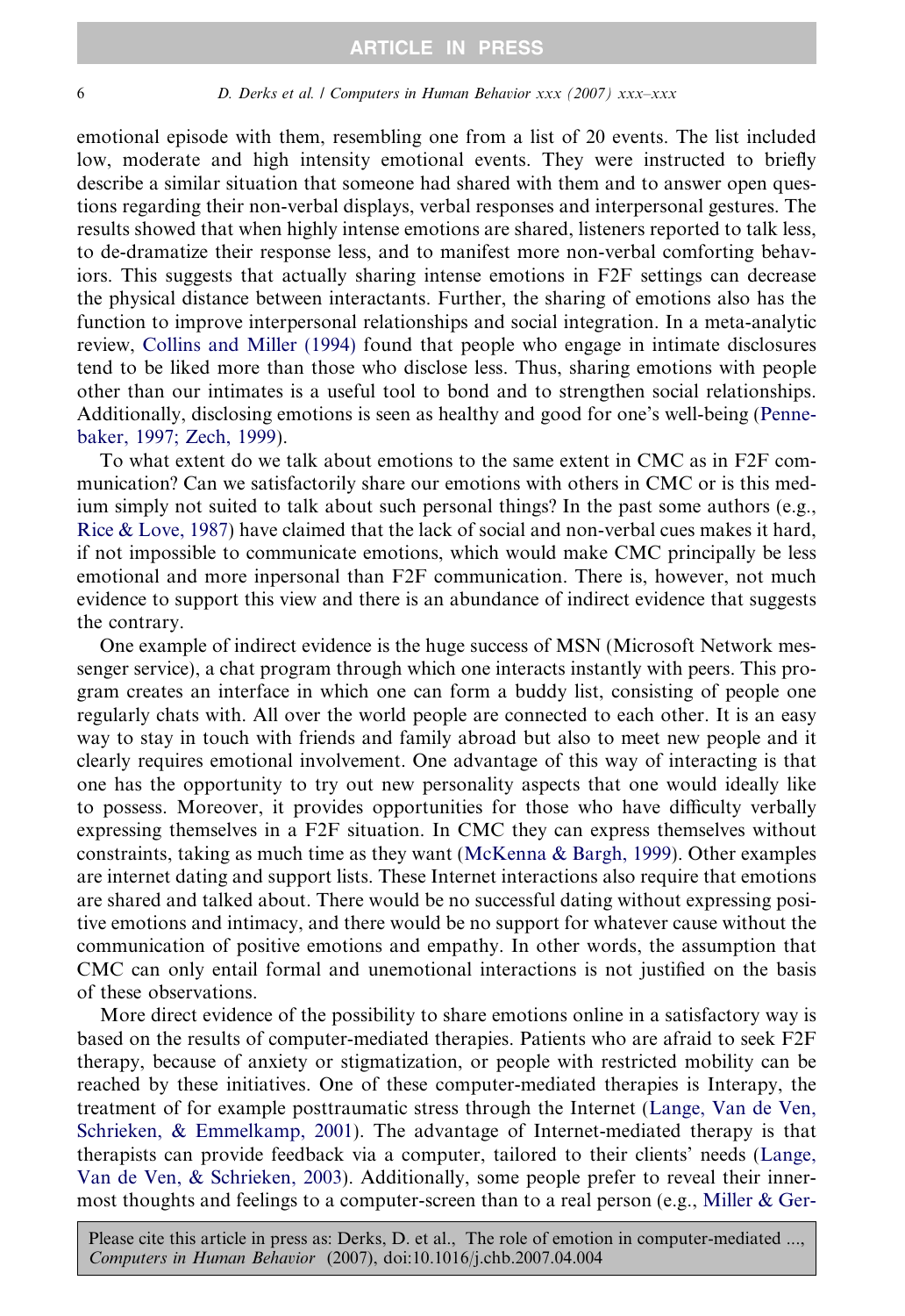[gen, 1998; Postmes, 1997\)](#page-18-0). The Interapy treatment consists of 10 writing sessions during a period of 5 weeks, and two 45 minute sessions a week on which the therapist gives feedback. The presence of a virtual therapist does not seem to block the success of the treatment. On the contrary, it seems to contribute to the success of the therapy. [Lange et al.](#page-17-0) [\(2003\)](#page-17-0) found effect sizes that are considerably larger in a sample of non-student clients in Interapy than those found in F2F experiments ([Schoutrop, 2000; Smyth, 1998\)](#page-18-0).

The extent to which emotions are shared in CMC may also be derived from studies on self-disclosure. Various studies have examined self-disclosure by looking at language styles in different gender settings in CMC. [Savicki \(1996\)](#page-18-0) for example, analyzed messages of Internet discussion groups and found that groups dominated by females tend to self-disclose and avoid or attempt to reduce tension, whereas discussion groups dominated by men, tend to use more impersonal, fact-oriented language. This suggests that women are more emotionally expressive than men, at least in same-sex groups, and with regard to positive emotions. Indeed, [Savicki and Kelley \(2000\)](#page-18-0) found that women in female-only groups had a more emotional style because of their frequent and explicit self-disclosure, the use of ''I'' statements and by directly addressing their messages to other group members. On the other hand, men in male-only groups ignored these socio-emotional aspects of group functioning, and they were also less satisfied with the CMC experience. Mixed gender groups fell between these two groups and equally reflected both communication styles [\(Savicki & Kelley, 2000](#page-18-0)). Similar results were reported by [Herring \(2000\)](#page-17-0) who found that women are ''more likely to thank, appreciate and apologize, and to be upset by violations of politeness'', whereas men seem less concerned with politeness and sometimes violate expected online conduct. These differences in on-line language style are in agreement with F2F differences in gender style (see e.g., [Fischer, in press\)](#page-16-0), which have shown that—although dependent upon the context—women generally seem to be concerned more with expressing positive feelings and avoiding negative affect than are men.

Not all studies examining CMC interactions show these traditional gender differences, however (e.g., [Lee, 2003; Rodino, 1997\)](#page-17-0). [Huffaker and Calvert \(2005\)](#page-17-0) for example studied blogs and concluded that men used more active, inflexible and resolute language than women, but women did not use more passive, cooperative and accommodating language. They explain this equal use of passive, cooperative and accommodating language by men and women by the fact that women who create blogs may be less traditional in their gender roles than the general, offline female population [\(Huffaker & Calvert, 2005](#page-17-0)). In sum, the gender differences in online sharing and self-disclosing appear similar to the gender differences found in F2F.

In conclusion, there is no evidence to assume that emotions are absent or even difficult to communicate in CMC compared to F2F. Although there is no evidence directly and systematically comparing conversations on the same topics in F2F and CMC, the indirect evidence with regard to the success of internet dating, support lists and MSN, and the studies on gender differences in language styles online clearly illustrate that emotions are talked about freely in CMC and that they serve similar important functions in CMC-based interactions as in F2F-interactions. CMC makes it possible to find similar others who share specific interests or emotional needs, and it is as convenient to share emotions with these others as it is with friends in real life, resulting in the development of new close and intimate relationships in CMC.

Moreover, the findings with regard to the success of internet therapy suggest that the relative anonymity of CMC creates a safer environment for some people to share emotions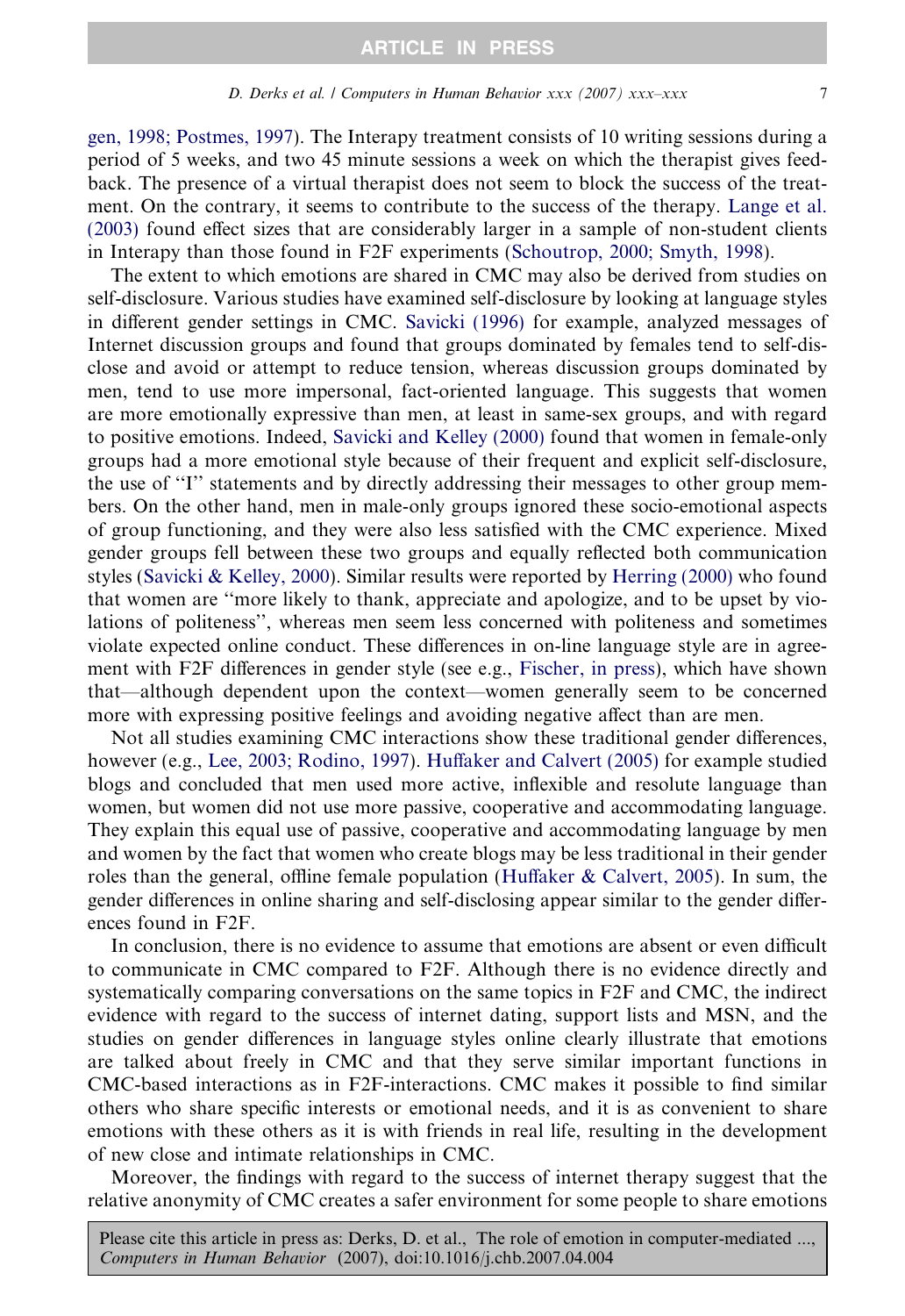and to facilitate self-disclosure (see also [McKenna & Bargh, 1999, 2000; McKenna, Green,](#page-17-0) [& Gleason, 2002](#page-17-0)). Virtual rather than actual presence reduces the risk of ridicule or of outright rejection ([McKenna et al., 2002](#page-18-0)). Thus CMC seems to reinforce rather than reduce the communication of emotions. Especially in the case of strangers it may be easier to display feelings that otherwise might be embarrassing or even dangerous.

#### 4. Expression of emotion in F2F and CMC

Socially sharing one's emotions and seeking support for one's point of view is not the same as directly expressing emotions to the object of one's feelings. The next question is thus whether the expression of emotions is different and maybe relatively easier in CMC. Would the relative 'safe' environment of CMC reinforce the more explicit or overt expression of emotions? And, how important is reduced social presence and visibility for the expression or inhibition of emotions?

Research on facial expressions in F2F settings has shown that social presence influences the extent to which one displays emotions. For example, [Fridlund \(1991\)](#page-16-0) has shown that situations in which others are present or only imaginary present (implicit sociality), lead to more smiling, compared to situations in which people are alone. In the same line of reasoning, others have shown that in addition to the social or physical presence of the other person, the identity of the interaction partner, and one's power relation with this partner affect the amount of emotion expression (see [Fischer et al., 2004; Hess et al., 1995; Jakobs](#page-16-0) [et al., 2001; Fischer et al., 2004; Parkinson et al., 2005; Tiedens and Leach, 2004\)](#page-16-0). One explanation for this phenomenon is that different social contexts may elicit different display rules, and prescribe which emotions are appropriate to display (not crying when your computer breaks down at work, smiling when your friend is showing her new-born baby, etc.). Not only the type of situation, however, but especially the presence or absence of others, and your relationship with those others makes a difference, because these contexts may elicit different social motives [\(Fridlund, 1991; Zaalberg, Manstead, & Fischer, 2004](#page-16-0)). According to Fridlund high sociality contexts are situations where others, preferably friends, are physically present, and these contexts elicit strong motives to communicate (see [Chovil, 1991](#page-16-0)). In low sociality contexts on the other hand, the motivation to engage in communication would be less (e.g., [Hess et al., 1995; Wagner & Smith, 1991](#page-17-0)).

This conclusion, however, specifically applies to the expression of positive emotions. When considering crying, for example, research has shown that people mostly cry when alone (Becht  $\&$  Vingerhoets, 2002), or when they are with an intimate. This has also been supported by an experimental study in which sadness was evoked in different social contexts, testing Fridlund's theory for negative emotion expressions. The results showed that participants show most intense sad faces in the alone condition, and smile more in the social conditions [\(Jakobs et al., 2001](#page-17-0)). This is probably due to the operation of a display rule that prohibits public crying in response to a film shown in a lab.

Low sociality may also enhance negative emotion expressions, however. [Evers, Fischer,](#page-16-0) [Rodriquez Mosquera, and Manstead \(2005\)](#page-16-0) conducted an experiment in which participants had to express their anger by allocating hot sauce to the person who angered them. They manipulated the social context by creating a social condition in which participants were led to believe that they would meet the person who made them angry, and a nonsocial condition, in which participants thought they would never meet the person who made them angry. We must note that in the non-social condition there is also no account-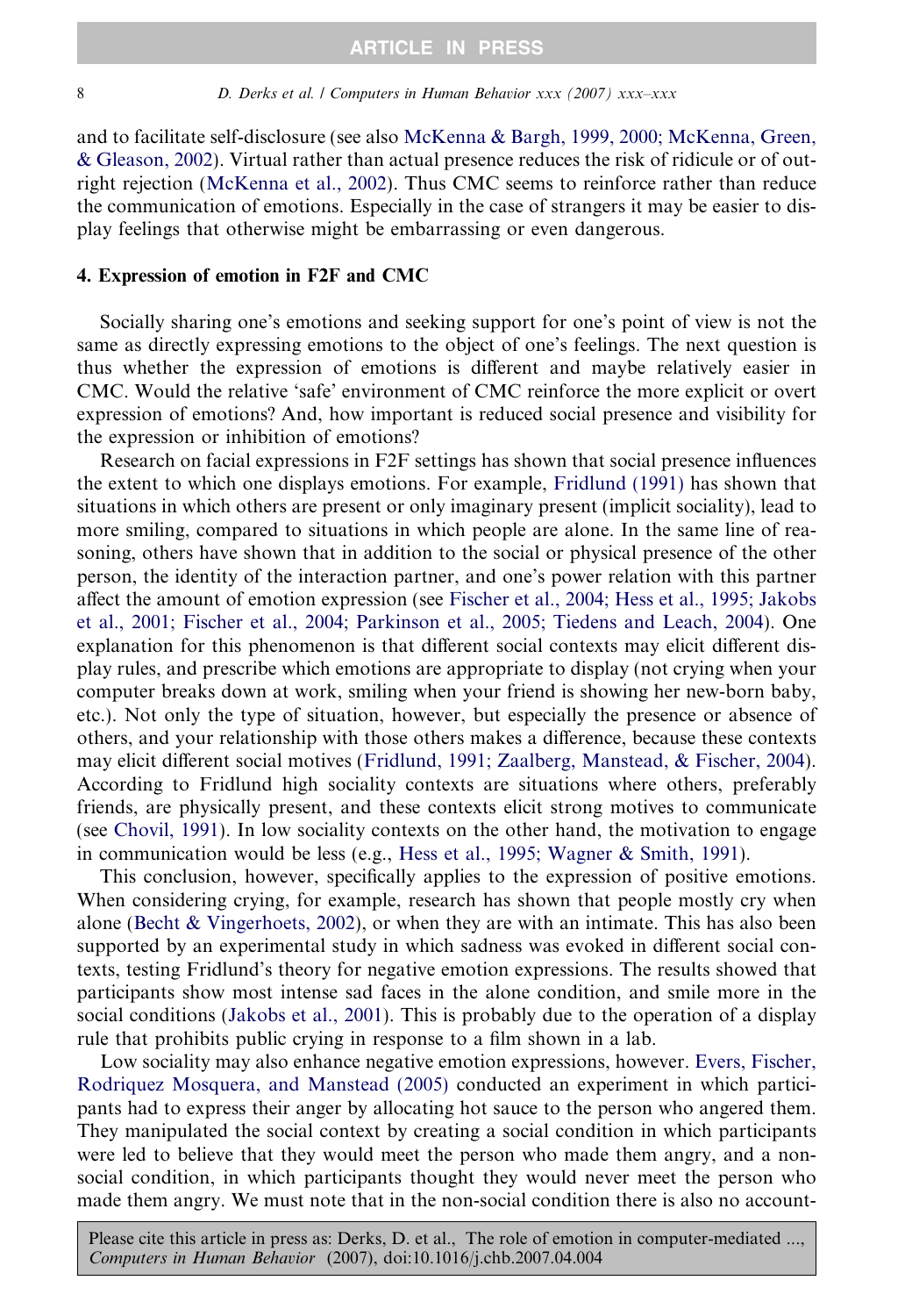#### D. Derks et al. / Computers in Human Behavior  $xxx$  (2007)  $xxx-xxx$  9

ability for the anger expression. The results showed that in the non-social (anonymous) condition men and women did not differ in their anger expression. In the social condition, however, women allocated less hot sauce than men did. Apparently, it was easier for women to express negative emotions in an anonymous context, so that they did not need to worry about the negative social implications of their anger expression. Women in particular seem to be sensitive for potential negative consequences of their anger expression. One possible explanation is that men and women learn different display rules for the expression of emotion, and from their childhood onwards the emotional reactions of boys and girls are evaluated and reacted to in different ways (e.g., [Brody, 1985; Fabes & Martin,](#page-16-0) [1991; Wallbott, 1988\)](#page-16-0). Therefore, men and women appraise the effects of their own emotions on others differently. These so-called 'social appraisals' are more likely to play an important role when others are present than absent (see also [Buck, Losow, Murphy, &](#page-16-0) [Constanzo, 1992](#page-16-0)).

As may be evident from these studies, the identity of the interaction partner and the relationship between interactants is of significant influence in an interpersonal F2F setting [\(Wagner & Lee, 1999](#page-19-0)). When the other person is a friend, one's facial expression is more likely to increase, but when the other person is a stranger, the facial expression generally tends to decrease (e.g., [Buck et al., 1992; Wagner & Smith, 1991\)](#page-16-0), basically because it is not appropriate to show intense feelings to strangers. Thus, social context factors influence emotion expressions in F2F interactions through the activation of various social motives or display rules. This may enhance the display of positive emotions, and inhibit negative emotions, at least when the emotion is considered inappropriate, when it reflects a negative impression of oneself, or when one finds oneself in the company of strangers.

How can we extend these findings to emotion communication in CMC, and specifically, are there reasons to expect that the operation of social motives and display rules is different online? On the basis of F2F research on facial expressions, we may predict that overall fewer positive and negative emotions are expressed, at least when interacting with strangers. On the basis of research on anger expressions, however, negative, antagonistic emotions would be more often expressed in more anonymous CMC settings.

One form of negative emotion expression in CMC that has been studied is uninhibited behavior, sometimes also referred to as flaming. Flaming has been defined as the expression of strong opinions, accompanied by the display of negative, antagonistic emotions in the form of insulting, swearing, offending, or hostile comments [\(Siegel, Dubrovsky, Kies](#page-18-0)[ler, & McGuire, 1986\)](#page-18-0). In an early study of [Kiesler, Zubrow, Moses, and Geller \(1985\)](#page-17-0), emotions and expressive behaviors were examined in a synchronous computer-mediated and F2F discussion. In this experiment two people met for the first time and discussed a series of questions in order to get to know each another. Self-reports, physiological and behavioral measures, among which self-disclosure and uninhibited behavior, were taken. No differences were found with regard to physiological arousal and self-reported emotions. However, participants in the CMC condition evaluated each other less favorably and showed more uninhibited behavior to the other person, compared to the participants in the F2F condition.

In order to examine which aspect of CMC would be the most important determinant of this difference in uninhibited behavior, [Siegel et al. \(1986\)](#page-18-0) conducted a series of experiments. They first compared computer conferencing, email and F2F communication. Participants who did not know each other had to participate in discussions about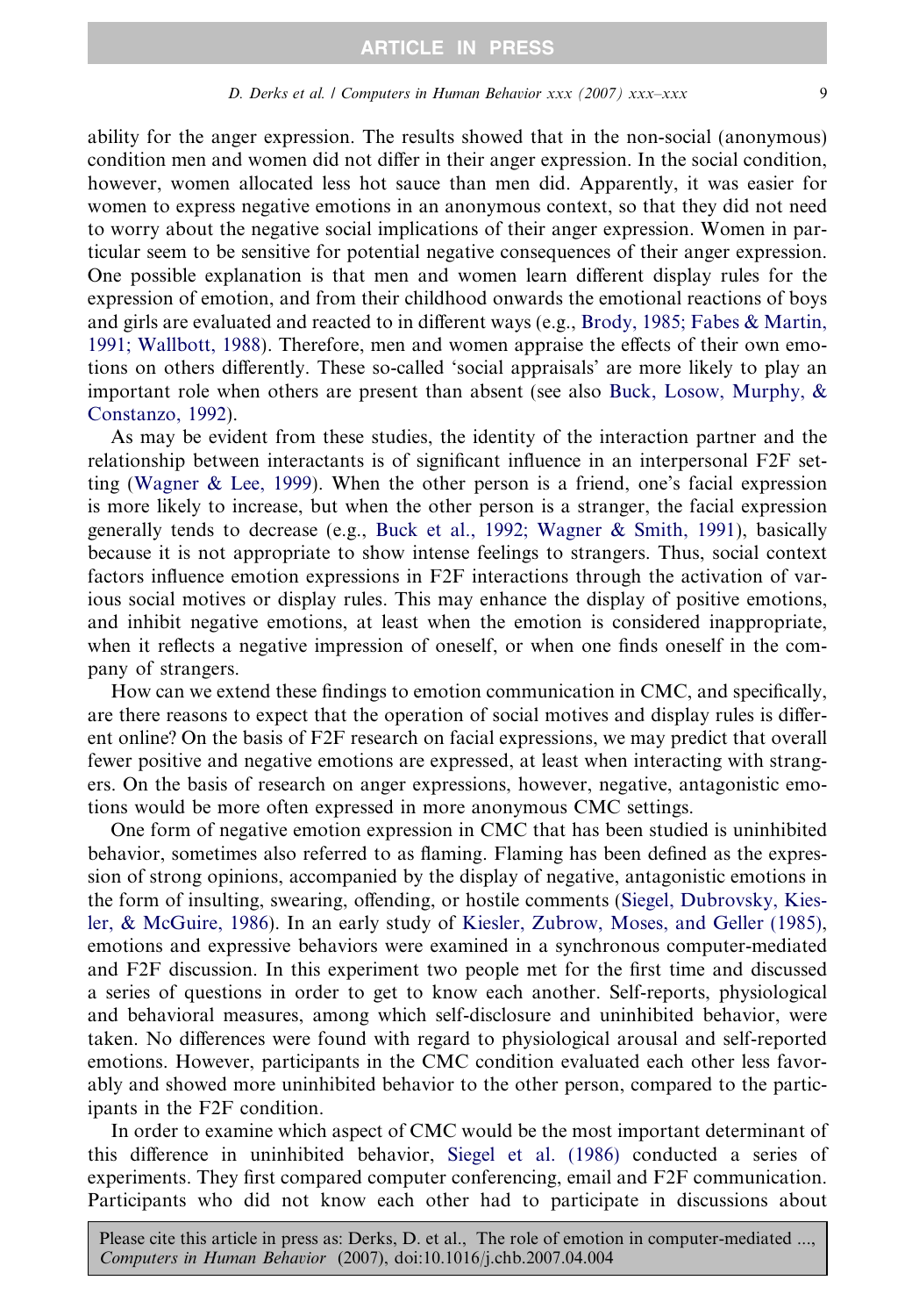#### 10 D. Derks et al. / Computers in Human Behavior  $xxx$  (2007)  $xxx-xx$

choice-dilemma problems and were required to reach consensus within twenty minutes. In the first experiment F2F (seated at a table in an office or classroom) and synchronous CMC was compared under conditions of personal anonymity or identifiability (in this condition names were added to their messages). In the computer-linked conditions, subjects were separated physically, and each used a computer terminal with keyboard. The subjects used an interactive software program for online synchronous communication. The content of the transcripts was analyzed. The results showed that uninhibited remarks or flaming, like name-calling, swearing and insults, appeared more frequently in the anonymous CMC group, almost four times more than in the identifiable CMC conditions, whereas no negative remarks were made in the F2F groups. These results suggest that it is the anonymity of the interaction partner that reinforces flaming. In the second experiment, they compared synchronous computer conferencing with asynchronous, sequential, computer conferencing. Flaming occurred in an equal amount in both conditions, implying that flaming is unrelated to synchronicity. In the third experiment simultaneous computer conferencing and email were compared with F2F communication. In contrast to the first experiment flaming was observed in all three conditions. However, when groups used email, the incidence of uninhibited behavior was less than it was in simultaneously communicating computer-mediated groups. This suggests that the opportunity to reflect the messages that are written may reduce deindiviuated responses ([Siegel et al., 1986](#page-18-0)). In other words, flaming is found more often in CMC than in F2F settings, and the primary cause of this difference seems the anonymity of the interaction partner.

It should be noted, however, that although flaming has been considered as a specific characteristic of CMC-interactions, various authors have also concluded that flaming is in fact comparatively rare. In the experiments of [Siegel et al. \(1986\) and Kiesler et al.](#page-18-0) [\(1985\)](#page-18-0) uninhibited remarks accounted for less than five percent of all remarks and some studies showed even less or no flaming at all (e.g., [Lea et al., 1992; Rice, 1990; Sproull](#page-17-0) [& Kiesler, 1986; Thompson & Ahn, 1992\)](#page-17-0). This slight variation in results is probably due to different operationalizations of flaming. Thus, flaming has often been defined as an extreme form of negative emotion expression and the absence of flaming should thus not lead to the conclusion that no negative emotions are expressed, as there may be milder and subtler forms of textual emotion expressions. [Jessup, Connolly, and Tansik \(1990\)](#page-17-0) for example investigated the expression of critical attitudes in CMC and found that when group members interact anonymously, they tend to be more critical than when each individual's contribution is identified.

Thus, although anonymity seems to reinforce antagonistic displays, it is still somewhat unclear whether it is the reduced visibility of the other(s) or a change in norms that leads to more negative emotion expressions in anonymous settings. [Spears and Lea \(1992\)](#page-19-0) for example have proposed that it is not the anonymity as such, but rather the norms and values associated with being online that may promote uninhibited behaviors such as flaming. This idea was tested in a study by Orenga Castellá, Zornoza Abad, Prieto Alonso, and Peiró [Silla \(2000\),](#page-18-0) who randomly assigned subjects to three different communication channel conditions (CMC, F2F, and videoconferencing). Subjects had to execute a rank-ordering problem with a definite solution. There was no time limit to fulfill the task. The results showed that negative emotion expression appeared more often in CMC than in F2F and videoconferencing, suggesting that it is the lack of visible cues that may reinforce an experience of anonymity and explain the results. If flaming would have been mainly promoted by interacting via a computer, the videoconferencing group should show more negative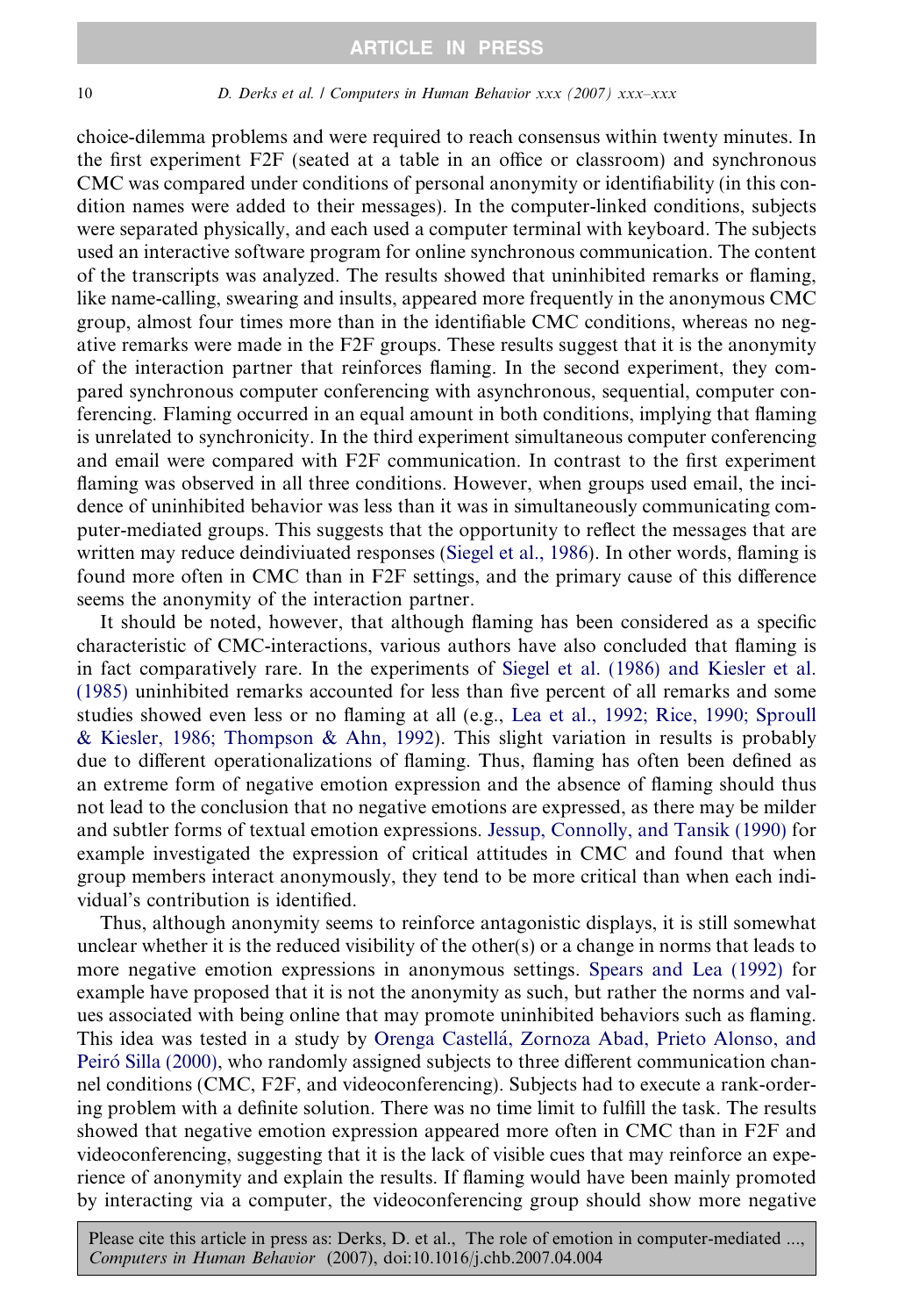emotion expressions than the F2F group and less than CMC, and this was not the case (Orenga Castellá et al., 2000).

Finally, negative, antagonistic emotion expressions in CMC may also function to strengthen one's social identity and to provide a medium for communicating social support and coordinating social resistance towards a powerful outgroup [\(Spears et al.,](#page-19-0) [2002; Reicher, Levine, & Gordijn, 1998\)](#page-19-0). [Spears et al. \(2002\)](#page-19-0) for example showed that CMC can be responsible for strategic resistance effects and, remarkably, this effect was stronger than any support that was communicated via visual channels [\(Reicher et al.,](#page-18-0) [1998](#page-18-0)). Thus, this research shows that the relatively anonymous and invisible context of CMC is an effective means of stressing one's group identity and communicating social support by sharing one's resistance and critical attitudes towards an outgroup.

## 5. The lack of non-verbal cues

If anonymity is one of the crucial factors in explaining differences in negative emotional displays in the two channels, the question remains of course, how this affects the way in which emotions are recognized and interpreted. Lack of visibility implies a lack of nonverbal cues in CMC. This lack of non-verbal information implies that during an interaction some information will not be fully transferred ([McKenna & Bargh, 2000](#page-17-0)). Non-verbal behavior may support the verbal reports of a person's feelings, but it may also hide or reveal those feelings, for example when the non-verbal signals are contrary to what is explicitly communicated with words ([Brehm, Kassin, & Fein, 1999\)](#page-16-0). If no non-verbal information is available, we may infer that the messages typically conveyed by them do not occur (e.g., [Burgoon & Saine, 1978; Shaw, 1981; Walther, 1995\)](#page-16-0).

Non-verbal displays have several social functions. One function is that the ambiguity of the intended emotion expression is reduced. For example, a message may have a different meaning when accompanied by a smile or a frown. When e-mail first became popular for example, messages were often misinterpreted—especially when the writer was trying to be funny—because it lacked the non-verbal cues that normally animate and clarify live interactions [\(Sanderson, 1993\)](#page-18-0).

A second function is that non-verbal cues may intensify or tone down the emotion expression [\(Lee & Wagner, 2002](#page-17-0)). Mere words may not be able to carry all the emotional information that someone wants to convey. [Sasaki and Ohbuchi \(1999\)](#page-18-0) compared emotional interaction in CMC and vocal F2F communication. Participants had to interact with a confederate in two hypothetical conflict situations in which the participant had to accept an unreasonable request by the confederate. They interacted either in CMC or through a vocal intercom system, so they never saw each other during the conversation. In the vocal condition the confederate's voice was manipulated to produce either a positive or a negative tone. After the sessions the participants had to rate which emotions they experienced during the interactions and which intentions the confederate had (positive or negative). The results showed that emotions were as intensely and easily evoked in CMC as through vocal communication. In the vocal condition, however, angry emotions and perceived negative intents prompted aggressive responses, while these effects were absent in CMC ([Sasaki & Ohbuchi, 1999](#page-18-0)). These results suggest that the presence of non-verbal cues, in this case, an angry tone, may have lead to another interpretation of the other person's anger and hostile intentions, which may have resulted in more aggression in turn. The lack of non-verbal signals in CMC would imply that emotional states can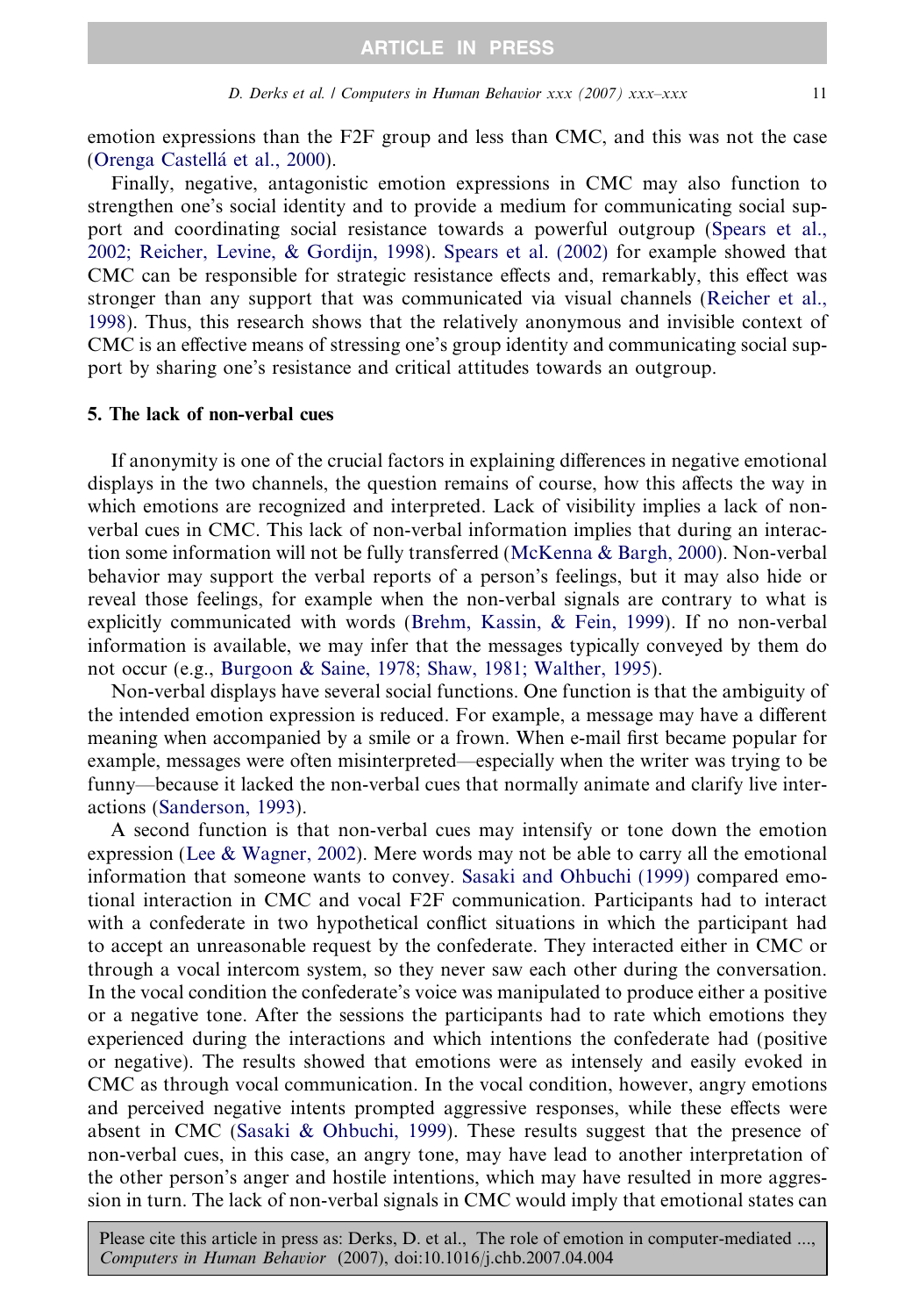be overestimated or underestimated, which in turn may lead to inappropriate reactions. In the case of conflicts this may more easily lead to an escalation of the conflict. It may also lead to negative judgments of the person, because of an incorrect interpretation of his or her emotion. There is no further research, however, on the potential misinterpretation of the expressor's emotions in CMC, and thus it is unclear whether this is a potential danger. It could for example well be that individuals more clearly and explicitly describe their emotions, in order to make up for the lack of non-verbal information.

Another possibility that we may suggest is that CMC does not completely lack non-verbal information, because it has its own version of non-verbal displays, namely 'emoticons' (emotion icons), or 'relational icons', created with typographical symbols that resemble facial expressions [\(Walther & D'Addario, 2001\)](#page-19-0). Emoticons can be considered a creative and visually salient way to add expression to an otherwise strictly text-based form. In the same way as non-verbal cues in F2F, emoticons also help to accentuate or emphasize a tone or meaning during message creation and interpretation [\(Crystal, 2001; Rezabek &](#page-16-0) [Cochenour, 1998](#page-16-0)). Furthermore, they help to communicate more clearly a current mood or mental state of the author [\(Constantin, Kalyanaraman, Stavrositu, & Wagoner, 2002](#page-16-0)), thereby also providing additional social cues about this person (Thompson  $\&$  Foulger, [1996\)](#page-19-0). Thus, emoticons serve the function of clarifying textual messages (Walther  $\&$ [D'Addario, 2001\)](#page-19-0) which is similar to non-verbal displays in F2F (e.g., [Derks, Bos, &](#page-16-0) [von Grumbkow, 2007; Ekman & Friesen, 1969; Harrison, 1973\)](#page-16-0).

Emoticons are used very often, especially in synchronous chat devices such as MSN, but also in weblogs ([Huffaker & Calvert, 2005\)](#page-17-0). This implies that individuals at least feel the need to express some of their emotions with short symbols rather than text. In an experiment by [Rivera, Cooke, and Bauhs \(1996\)](#page-18-0) subjects participated in a simulated remote CMC session. The subjects believed that they were interacting with three other group members, but the comments of these other group members were simulated. Half of the group had access to six emoticon buttons for their use, but the use of these emoticon buttons was optional. All subjects had to complete two different decision-making tasks: a selection task and a survival task. The results indicated that subjects always used emoticons when available. Additionally, the subjects who used emoticons were more satisfied with the system than subjects who had no access to emoticons.

Various authors have also suggested that women's more frequent non-verbal displays, especially smiling, could be reflected in a more frequent use of emoticons ([Lee, 2003; Wit](#page-17-0)[mer & Katzman, 1997\)](#page-17-0). [Wolf \(2000\)](#page-19-0) demonstrated, however, that women do not use more emoticons, but they do use them in other ways. As in real life, women tend to use emoticons more frequently to communicate humor of solidarity, whereas men use them to display sarcasm ([Wolf, 2000](#page-19-0)). Another interesting finding of this study lies in the pattern of change that develops for both genders when moving from a male-only or female-only to a mixed group. Rather than women adopting "the offline male standard of less emotional expression, the opposite occurs: both males and females display an increase in emoticon use'' [\(Wolf, 2000, p. 831](#page-19-0)). This may be explained by the fact that both genders think that a mixed group requires more explicit communication of emotions, because the outgroup is seen as different in the way in which they handle their emotions.

Thus, there is no static gender difference in the use of emoticons, because the use of emoticons depends on the specific social context. Some studies suggest that women use fewer emoticons than men, for example when considering blogs. [Huffaker and Calvert](#page-17-0) [\(2005\)](#page-17-0) analyzed emoticons in men's and women's blogs, and found that males posted more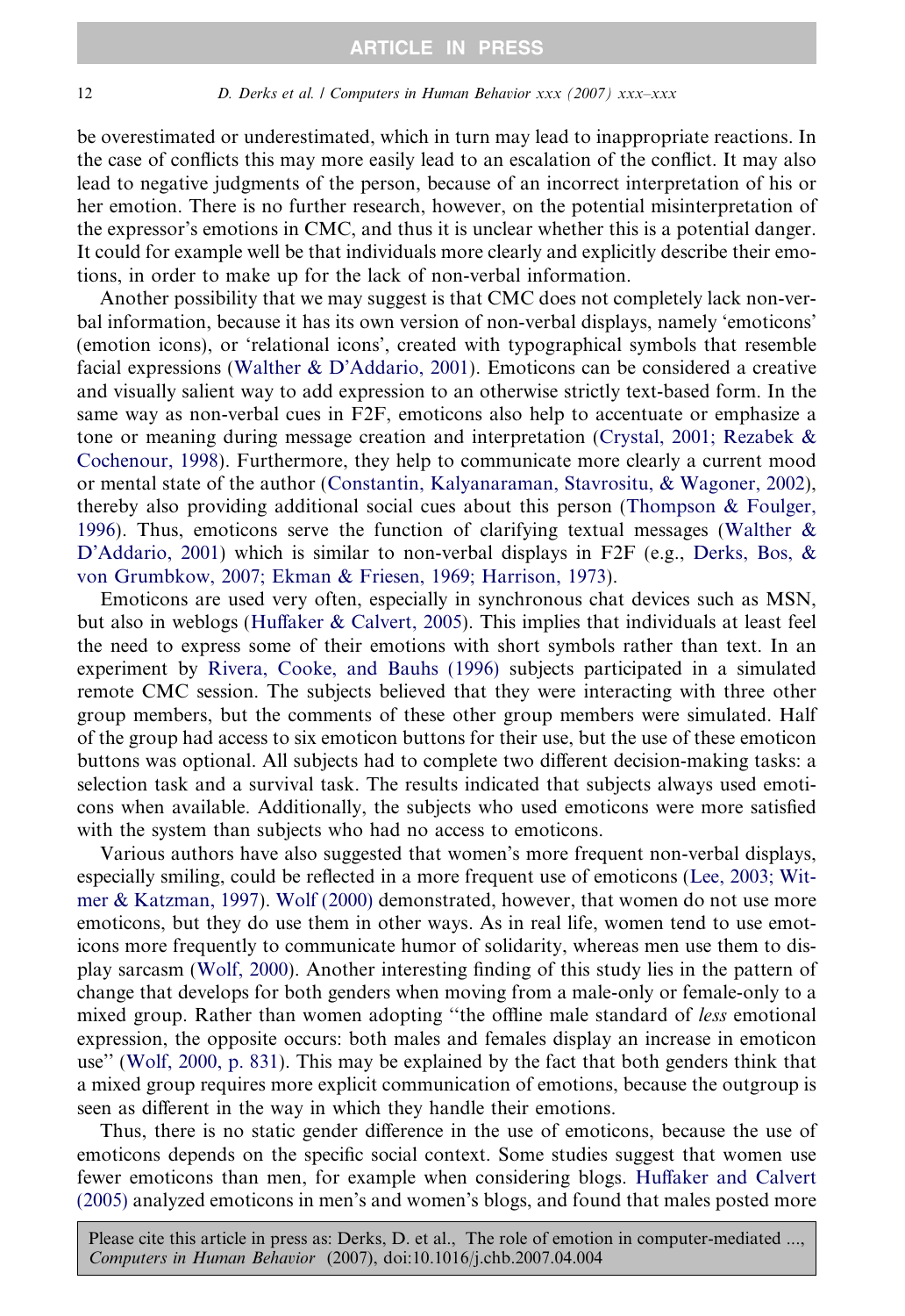#### D. Derks et al. / Computers in Human Behavior xxx (2007) xxx–xxx 13

emoticons than did females. In another study [Lee \(2003\)](#page-17-0) examined gender differences in instant messaging and showed that men rarely use emoticons in conversation with other men, and use more emoticons when interacting with women. For women there is no difference in the use of emoticons in relation to their interaction partner: they use the same number of emoticons in conversing with men than with other women [\(Lee, 2003](#page-17-0)). Gender differences were also absent in a study by [Derks et al. \(2007\)](#page-16-0) who presented short Internet chats to the participants. These chats varied in type of social context, either task-oriented or socio-emotional, and in the valence of the context (positive or negative). The subjects were asked to respond to the chats. They were free to react with text, with picking an emoticon, or with a combination of text and an emoticon. Results showed that participants used more emoticons in socio-emotional contexts than in task-oriented contexts. Furthermore, participants also seemed to tune the emoticons upon the valence of the situation. In positive contexts they used more positive emoticons and in negative contexts they used more negative emoticons. In negative, task-oriented contexts, participants used the least number of emoticons. An emoticon is apparently not sufficient in a negative situation and more communication is needed to solve a problem. In negative task-oriented situations individuals have to be more accurate, they have more explaining to do, and if possible, they are required to present alternatives, whereas in positive situations a smile to approve can be sufficient. No differences between men and women were found [\(Derks](#page-16-0) [et al., 2007\)](#page-16-0).

These few studies suggest that emoticons are regularly used and function as emblems for people's feelings, in a similar way as non-verbal behaviors in F2F. Emoticons may be used to emphasize or clarify one's feelings, but also to soften one's negative tone and to regulate the interaction, just as smiles and frowns do in daily life.

There is one important difference, however, between the use of emoticons and actual non-verbal displays. Relative to non-verbal signals in F2F interactions, emoticons can be considered more deliberate and voluntary. Although it is conceivable that emoticons could become habitual and more unconscious over time, it is still unclear when emoticons are used, how they are interpreted, and processed, and what their effects are in different emotional contexts (see also [Walther & D'Addario, 2001\)](#page-19-0). The use of emoticons, therefore, does not necessarily tell us that individuals experience an emotion, as it only conveys the conscious intentions and motives of the person using the emoticon.

This brings us to the last and third function of non-verbal displays, namely the fact that non-verbal displays elicit mimicry, that is, the imitation of another person's non-verbal gestures, face, or posture. Recent research (e.g., [Dimberg & Lundquist, 1990; Gump &](#page-16-0) [Kulik, 1997; Hatfield, Cacioppo, & Rapson, 1992; Hess, Adams, & Kleck, 2004, 2005;](#page-16-0) [Lundquist & Dimberg, 1995; Stel, 2005; Van Baaren, Maddux, Chartrand, de Bouter,](#page-16-0) [& van Knippenberg, 2003](#page-16-0)) has shown that people mimic others' faces, gestures and postures, even in response to photos displaying facial expressions. Moreover, the mimicry of non-verbal gestures has shown that this especially occurs when you like someone or feel empathy with someone (e.g., Sonnby-Borgström, 2002). In other words, friends mimic each other more than do strangers. [Jakobs, Manstead, and Fischer \(1999\)](#page-17-0) 's results from a study on social context effects on smiling confirmed this idea. They manipulated the identity of the interaction partner, friend versus stranger, and the communication channel, tape-recorder versus telephone and F2F. No effects of communication channel on smiling towards strangers were found. For friends, however, a significant increase in smiling was shown in the F2F condition. The strong effects of physical presence of another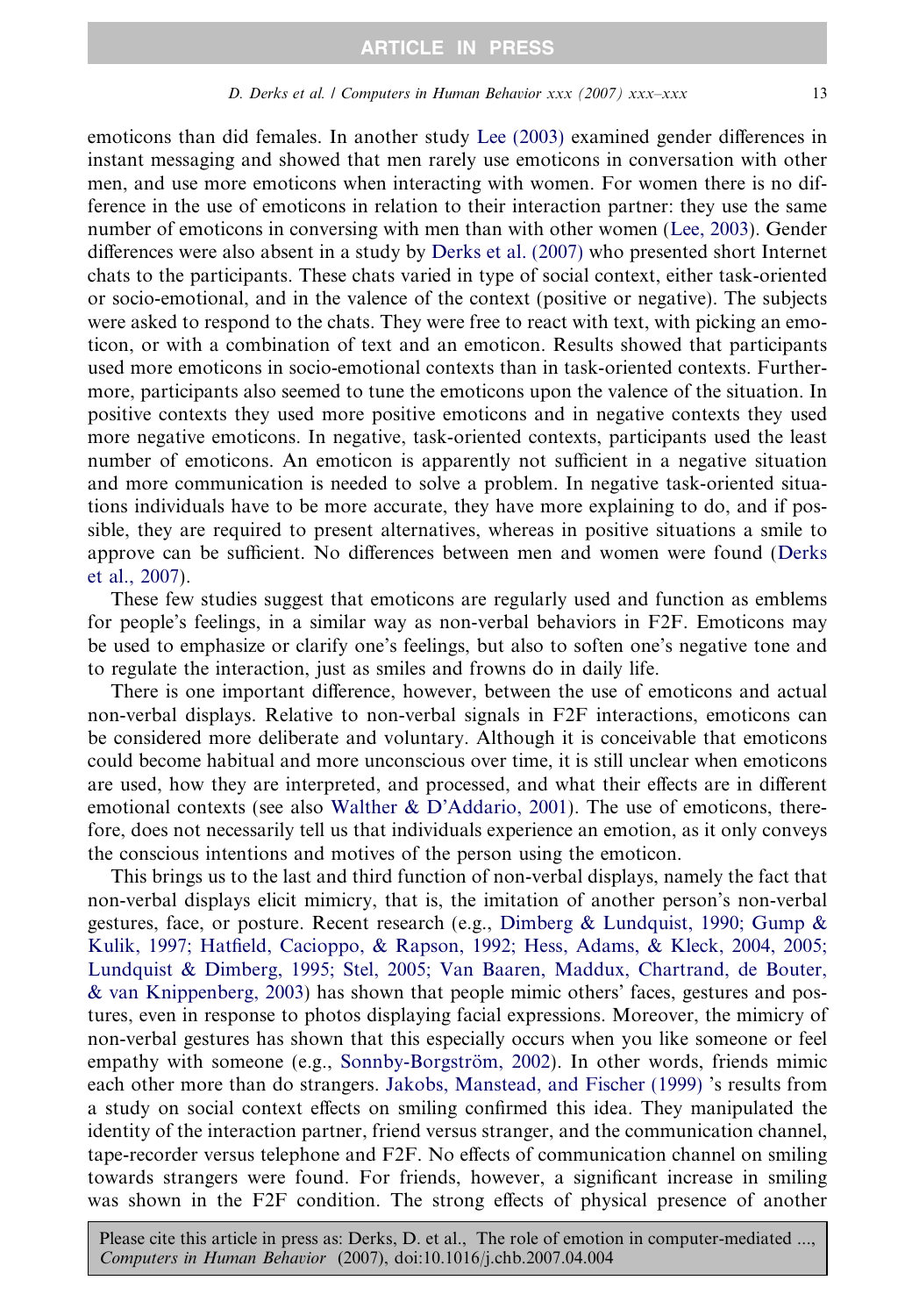person—rather than effects of implicit presence—also suggest the operation of mimicry. Moreover, research has also shown that the effect is bidirectional: more mimicry leads to more liking, but more liking also results in more mimicry.

Mimicry, however, is impossible via text-based CMC, and cannot be fulfilled by the use of emoticons. Since mimicry is especially important in establishing positive relationships, the absence of non-verbal signals raises the question of whether it would be more difficult to create positive and even intimate relationships during CMC interactions. In order to examine the effects of CMC interaction on the development of close relationships, [Walther](#page-19-0) [\(1995\)](#page-19-0) had uninformed coders rate videotapes of F2F groups and transcripts of CMC groups on members' relational communication. There were no time restrictions for both groups. The coders rated the transcripts as well as the videotapes, including the non-verbal behavior, immediacy/affection, similarity/depth, composure/relaxation, formality, dominance, receptivity/trust, and task/social orientation. The results showed that CMC groups were rated as significantly more positive on several dimensions of intimacy, as well as on social (vs. task) orientation than F2F groups. In addition, CMC groups never expressed less intimacy or more task orientation than F2F groups. In other words, the computer mediated groups outperformed, interpersonally speaking, the F2F groups ([Walther, 1995](#page-19-0)).

This supports ([Walther's, 1992; Walther & Burgoon, 1992](#page-19-0)) social information processing (SIP) theory that states that despite initial differences in relational and social communication between CMC and F2F communication, these differences tend to disappear over time. This is in line with the finding that in field studies, in which user interaction time is not constrained, higher levels of socio-emotional content have been found in CMC compared to laboratory research (e.g., [Rice & Love, 1987; Steinfeld, 1986](#page-18-0)). Walther and Burgoon conclude that the effects of time on the development of relational bonds are stronger than the effects of the medium in general. When CMC and F2F groups are allowed to continue over time and accumulate numerous messages, this continuity has significant effects on groups' relational communication.

Thus, although it remains unclear what the precise role of the absence of non-verbal cues in the development of relationships through CMC is, there is at least no evidence that the absence of visible cues hinders individuals' capability to exchange personal and emotional information. CMC interactants are just as motivated to reduce interpersonal uncertainty, to form impressions, and to develop affinity in computer-mediated environments, as interactants in other settings (Walther  $\&$  Burgoon, 1992). We may suggest that one of the ways in which the absence of non-verbal cues is taken over, is because individuals more explicitly describe or label their emotions in CMC compared to F2F. There is no research in which this is directly compared, however.

#### 6. Conclusion and suggestions for future research

In this paper we reviewed research regarding potential differences between CMC and F2F interaction with respect to the communication of emotion. Our conclusion is that emotions are abundant in CMC, and there is no indication that CMC is an impersonal medium, nor that it is more difficult to communicate emotions online. This can first of all be inferred from the success of MSN, the presence of blogs and support lists, and the success of online therapy, in all of which emotions about a variety of personal experiences and problems are shared. The analyses of these messages, although not always focused on the communication or expression of specific emotions, clearly show that emo-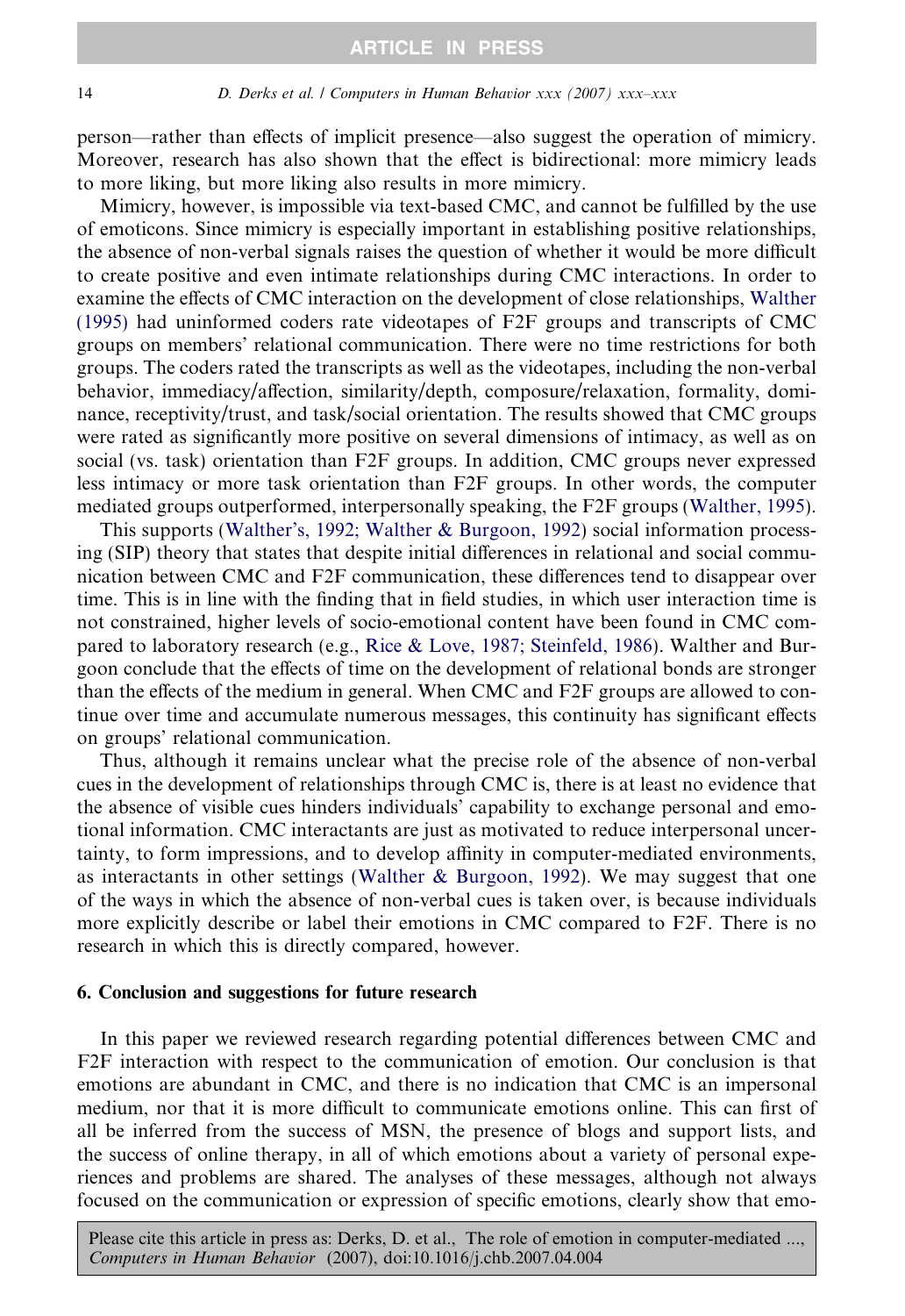tions are communicated, both implicitly and explicitly. Furthermore, studies in which CMC has been compared with other communication channels also show that CMC is not characterized by a lack of emotions, on the contrary, they suggest that positive emotions are expressed to the same extent as in F2F interactions, and that more intense negative emotions are even expressed more overtly in CMC.

In our model we have proposed two contextual features of CMC that would be crucial in the comparison with F2F interactions, namely reduced social presence (anonymity) and reduced visibility. Most studies have shown that the anonymous nature of the interaction is the most important determinant of the relative ease and frequency with which both positive and negative emotions are expressed in CMC. In many studies, however, an anonymous context implies both reduced visibility and a stranger as interaction partner, thus it is often impossible to disentangle the effects of each contextual feature.

We propose that CMC is especially likely to reduce negative social appraisals [\(Man](#page-17-0)[stead & Fischer, 2001\)](#page-17-0) both with regard to negative and positive emotion expressions. Negative social appraisals indicate that people are aware of and pay attention to the potential negative consequences of their emotional reactions. As studies by [Evers and col](#page-16-0)[leagues \(2005\)](#page-16-0) and [Fridlund \(1991, 1994\)](#page-16-0) have shown, the absence or presence of others in F2F interactions has an impact on the way in which we regulate our emotions. We downplay our anger or sadness when we expect negative consequences from the expression of these emotions, especially in situations in which others are present or in which we expect we have to deal with others. The absence of visible others in more or less anonymous interactions in CMC is therefore assumed to lead to fewer negative appraisals and thus to more overt and explicit negative emotions expression. This may results in more anger expressions, especially in more anonymous settings, but it also explains the success of internet therapy and support lists, as individuals seem to feel less embarrassed or anxious to communicate their feelings. The relative absence of negative appraisals may also result in greater intimacy and closeness, because interactants may be less concerned with the impression they make on others, or with vulnerability they might display. All in all, CMC may create a safer communication context (e.g., [McKenna et al., 2002](#page-18-0)) than many F2F-contexts, especially for the communication of negative emotions.

In conclusion, we argue that emotions can be found as frequently online as offline. Apparently, people have found ways to cope with the restrictions of CMC, for example by the use of emoticons, or by verbalizing emotions in a more explicit way. Given the fact that various studies have shown that people are highly satisfied with online communication, we may conclude that people not only express, share and communicate emotions, but also do this in a way that pleases them. We are able to give support, to express our dissatisfaction, to show our fears and to convey our love towards others, whether friends or strangers.

This brings us to the final question of the differences in emotional communication in CMC and F2F that have not or hardly been considered in research to date and which may form the input of a new research agenda. The first most obvious difference between online and offline emotion communication is the absence of emotional embodiment. We can have our own emotional and bodily experiences in reaction towards messages from others, but we may generally assume that these reactions are generally less intense than when we are confronted with actual persons and situations. Moreover, the fact that we cannot touch, hold or hit others also implies that parts of the emotional impulses are simply inhibited by this medium. This also may lead to a decrease of the intensity of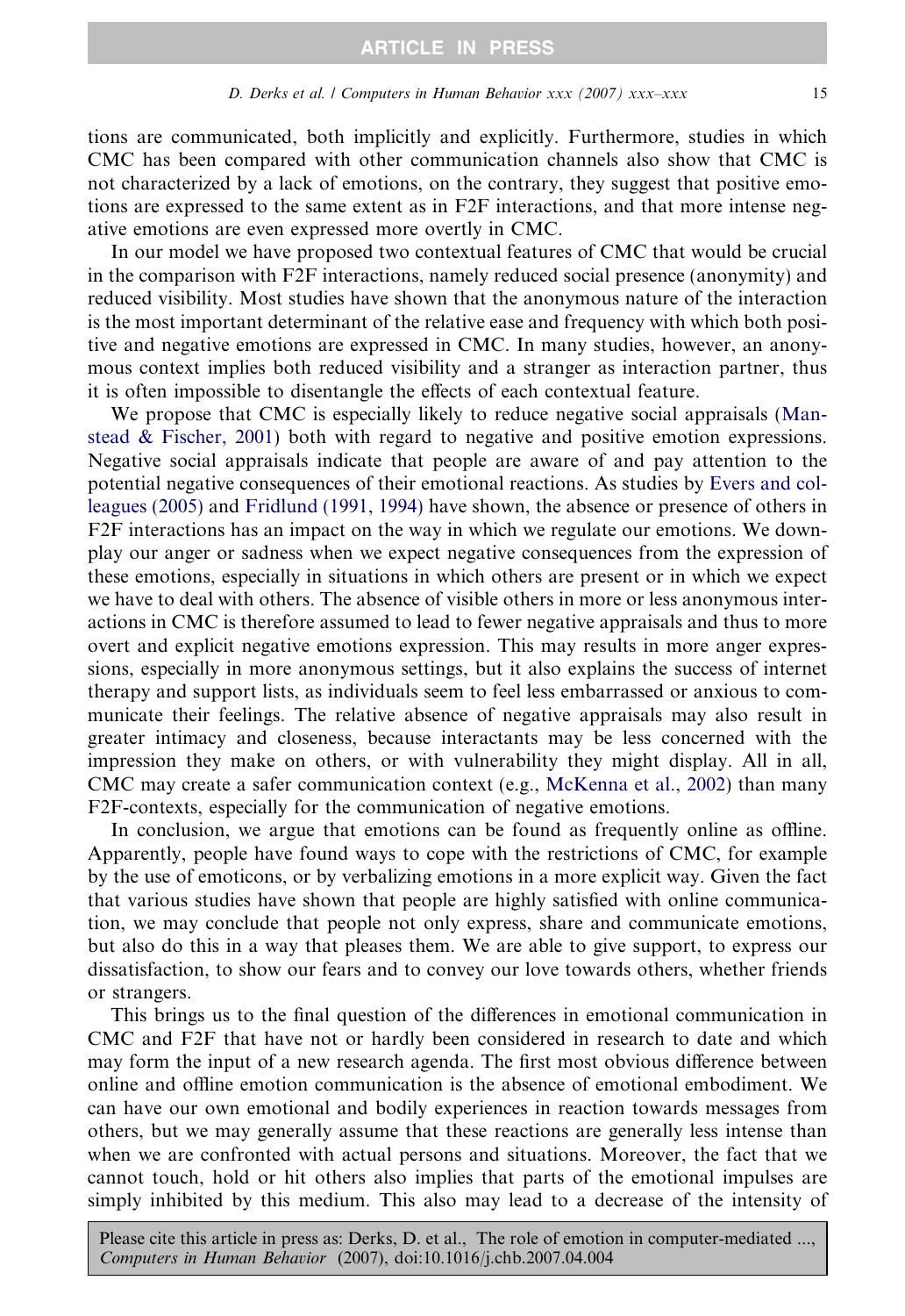<span id="page-15-0"></span>the emotional experience. In other words, we would argue that emotional experiences in reaction to online others may have the same quality, but have a lower intensity and probably duration than in F2F situations. Research is needed to investigate this issue further.

A second, related difference is the greater controllability of our emotional reactions online. One of the features that have traditionally been conceived of as distinctive of emotion, is its uncontrollable or impulsive nature. Indeed, many traditional theories in both psychology and philosophy have emphasized the irrational and passoniate nature of emotions (see e.g., [Calhoun & Solomon, 1984](#page-16-0)). This impulsive nature refers to the fact that emotions are often experienced as hard to control. Moreover, once elicited emotions have the tendency to be overwhelming and to control all thoughts or actions that contradict the emotional tendency. [Frijda \(1986\)](#page-16-0) has referred to this phenomenon as 'control precedence'. Interestingly, more recent theorizing and research has focussed on the cognitive, and more rational basis of emotions (see e.g., [Scherer, Schorr, & Johnstone,](#page-18-0) [2001\)](#page-18-0). In these views, emotions are the natural consequence of appraising the event in a specific way. Moreover, research on emotion regulation (e.g., [Gross & John, 2003;](#page-16-0) [Gross & Levenson, 1995](#page-16-0)) has focussed on the consequences of different kinds of emotion regulation, and not on whether or to what extent individuals are able to control their emotions.

One of the characteristics of CMC is its reduced spontaneity. We expect an individual to have more control over the expression of emotion in CMC, because there often is a time-lag and there is therefore room to choose to what extent and how you want to show your emotions to your interaction partner. As messages have to be typed, there is time to think, reflect and the possibility to read them over and change them before sending. CMC may therefore inhibit one's impulses and lead to more controlled emotion expressions. And, finally, because of the invisibility of your interaction partner, there is no risk of the other noticing your unconsciously leaking non-verbal emotional expressions. We may therefore hypothesize that emotions can be regulated easier in CMC than in F2F, which would imply fewer emotional outbursts. There is no research—to our knowledge—that has examined this issue of emotional control.

All this taken into consideration, we conclude that emotional communication online and in F2F are surprisingly similar and that online communication even seems to reinforce rather than inhibit the expression of emotions. We seem to survive pretty well in our social interactions and accompanying emotional expressions in CMC. We cope with the restrictions by adapting to the restrictions posed by online conversations, we accept that there is more time needed to transfer the same amount of information than in F2F communication, and we fill our conversational gaps with emoticons. All this does not lead to emotionally poor interactions, on the contrary: CMC is crammed with emotions.

#### Acknowledgements

We want to thank Russell Spears, Bernard Rimé, and an anonymous reviewer for their very helpful comments on previous versions of this paper.

### References

Adrianson, L. (2001). Gender and computer-mediated communication: Group process in problem solving. Computer in Human Behavior, 17, 71–94.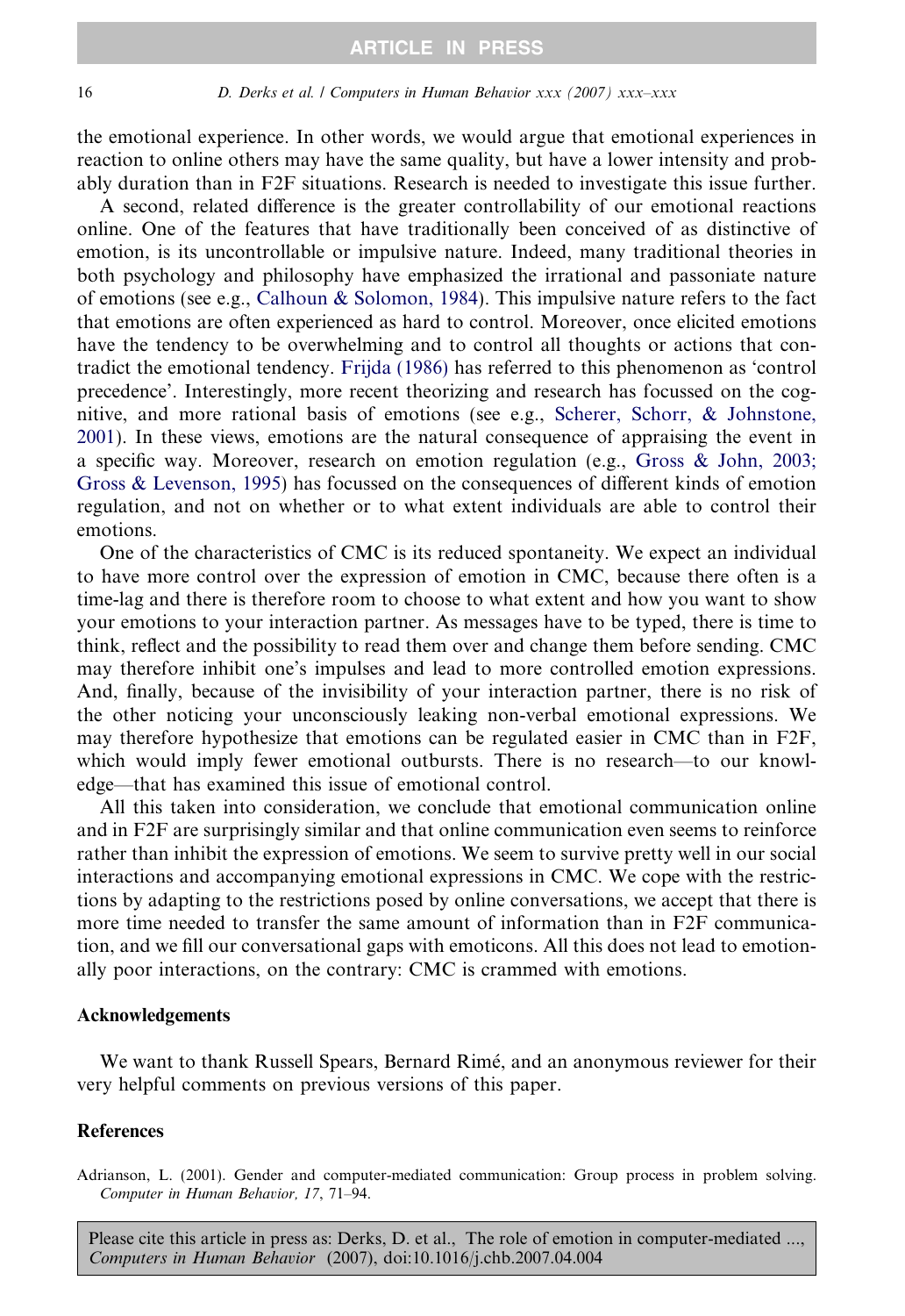- <span id="page-16-0"></span>Becht, M. C., & Vingerhoets, A. J. J. M. (2002). Crying and mood change: A cross-cultural study. Cognition and Emotion, 16(1), 87–101.
- Birnbaum, D. W., Nosanchuck, T. A., & Croll, W. L. (1980). Children's stereotypes about sex differences in emotionality. Sex Roles, 6, 435–443.
- Brehm, S. S., Kassin, S. M., & Fein, S. (1999). Social psychology. Boston: Hougthon Mifflin Company.
- Brody, L. R. (1985). Gender differences in emotional development: A review of theories and research. Journal of Personality, 53, 102–150.
- Buck, R., Losow, J. I., Murphy, M., & Constanzo, P. (1992). Social facilitation and inhibition of emotional expression and communication. Journal of Personality and Social Psychology, 63, 962–968.
- Burgoon, J. K., & Saine, T. (1978). The unspoken dialogue: An introduction to nonverbal communication. Boston: Houghton Mifflin.
- Calhoun, C., & Solomon, R. C. (1984). What is an emotion? Classic readings in philosophical psychology. New York: Oxford University Press.
- Chovil, N. (1991). functions of facial displays. Journal of Nonverbal Behavior, 15, 141–154.
- Christophe, V., & Rimé, B. (1997). Exposure to the social sharing of emotion: Emotional impact, listener responses and secondary social sharing. European Journal of Social Psychology, 27, 37–54.
- Collins, N. L., & Miller, L. C. (1994). Self-disclosure and liking: A meta-analytic review. Psychological Bulletin, 116, 457–475.
- Constantin, C., Kalyanaraman, S., Stavrositu, C., & Wagoner, N. (2002). To be or not to be emotional: Impression formation effects of emoticons in moderated chatrooms. Paper presented at the Communication Technology and Policy Division at the 85th annual convention of the Association for Education in Journalism and Mass Communication (AEJMC), Miama, Fl, August. [<http://www.psu.edu/dept/medialab/research/AEJMC.](http://www.psu.edu/dept/medialab/research/AEJMC.htm) [htm>](http://www.psu.edu/dept/medialab/research/AEJMC.htm) Retrieved 11.08.06.
- Crystal, D. (2001). Language and the Internet. Cambridge: Cambridge University Press.
- Culnan, M. J., & Markus, M. L. (1987). Information technologies. In F. M. Jablin, L. L. Putnam, K. H. Roberts, & L. W. Porter (Eds.), Handbook of organizational communication: An interdisciplinary perspective (pp. 420–443). Newbury Park, CA: Sage.
- Daft, R. L., & Lengel, R. H. (1986). Organizational information requirement, media richness and structural determinants. Management Science, 32, 554–571.
- Derks, D., Bos, A. E. R., & von Grumbkow, J. (2007). Emoticons and social interaction on the Internet: The importance of social context. Computers in Human Behavior, 23, 842–849.
- Dimberg, U., & Lundquist, L. O. (1990). Gender differences in facial reactions to facial expressions. *Biological* Psychology, 30, 151–159.
- Eagly, A. H. (1987). Sex differences in social behavior: A social-role interpretation. Hillside, NJ: Erlbaum.
- Eagly, A. H., & Wood, W. (1991). Explaining sex differences in social behavior: A meta-analytic perspective. Personality and Social Psychological Bulletin, 17, 306–315.
- Ekman, P., & Friesen, W. V. (1969). The repertoire of nonverbal behavior: Categories, origins, usage and codings. Semiotica, 1, 49–97.
- Evers, C., Fischer, A. H., Rodriquez Mosquera, P. M., & Manstead, A. S. R. (2005). Anger and social appraisal: a ''spicy'' sex difference? Emotion, 5(3), 258–266.
- Fabes, R. A., & Martin, C. L. (1991). Gender and age stereotypes of emotionality. Personality and Social Psychology Bulletin, 17, 532–540.
- Fischer, A. H. (in press). Gender and emotion in face-to-face and computer-mediated communication. In A. Kappas (Ed.).
- Fischer, A. H., Manstead, A. S. R., & Zaalberg, R. (2004). Social influences on the emotion process. European Review of Social Psychology, 14, 171–201.
- Fridlund, A. J. (1991). Sociality of solitary smiling: Potentiation by an implicit audience. Journal of Personality and Social Psychology, 60, 229–240.
- Fridlund, A. J. (1994). Human facial expression: An evolutionary view. San Diego, CA: Academic Press.
- Frijda, N. H. (1986). The emotions. Cambridge: Cambridge University press.
- Gross, J. J., & Levenson, R. W. (1995). Emotion elicitation using films. Cognition & Emotion, 9(1), 87-108.
- Gross, J., & John, O. P. (2003). Individual differences in two emotion regulation processes: Implications for affect, relationships, and well-being. Journal of personality and Social Psychology, 26, 712–726.
- Gump, B. B., & Kulik, J. A. (1997). Stress, affiliation, and emotional contagion. Journal of Personality and Social Psychology, 72, 305–319.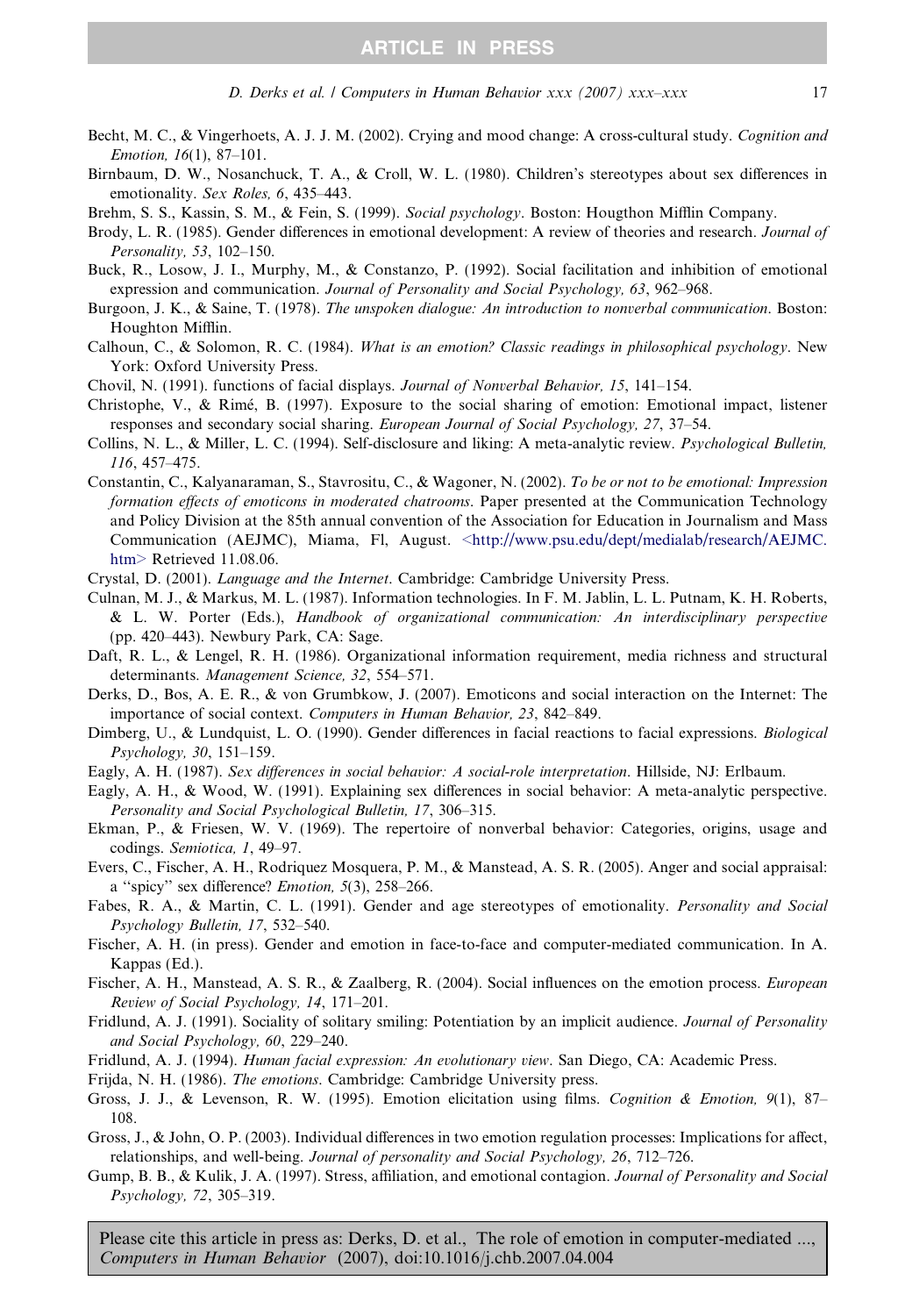- <span id="page-17-0"></span>Hatfield, E., Cacioppo, J. T., & Rapson, R. L. (1992). Primitive emotional contagion. In M. S. Clark (Ed.), Emotion and social behavior. Review of personality and social psychology (vol. 14, pp. 151–177). Thousand Oaks, CA: Sage.
- Harrison, R. P. (1973). Nonverbal communication. In I. S. Pool, W. Schramm, N. Maccoby, F. Fry, E. Parker, & J. L. Fern (Eds.), Handbook of communication (pp. 93–115). Chicago: Rand McNally.
- Herring, S. C. (2000). Gender differences in CMC: Findings and implications. Computer Professionals for Social Responsibility Journal, 18(1), [<http://archive.cpsr.net/publications/newsletters/issues/2000/winter2000/her](http://archive.cpsr.net/publications/newsletters/issues/2000/winter2000/herring.html)[ring.html>](http://archive.cpsr.net/publications/newsletters/issues/2000/winter2000/herring.html) Retrieved 11.08.05.
- Hess, U., Banse, R., & Kappas, A. (1995). The intensity of facial expression is determined by underlying affective state and social situation. Journal of Personality and Social Psychology, 69, 280–288.
- Hess, U., Adams, R. B., & Kleck, R. E. (2004). Facial appearance, gender, and emotion expression. Emotion, 4, 378–388.
- Hess, U., Adams, R., & Kleck, R. E. (2005). Who may frown and who should smile? Dominance, affiliation, and the display of happiness and anger. *Cognition & Emotion*, 19, 515–536.
- Huffaker, D. A., & Calvert, S. L. (2005). Gender, identity, and language use in teenage blogs. Journal of Computer-Mediated Communication, 10(2), [<http://jcmc.indiana.edu/vol10/issue2/huffaker.html>](http://jcmc.indiana.edu/vol10/issue2/huffaker.html)Retrieved 11.08.06.
- Jakobs, E., Manstead, A. S. R., & Fischer, A. H. (1999). Social motives and emotional feelings as determinants of facial displays: The case of smiling. *Personality and Social Psychology Bulletin*, 25(4), 424–435.
- Jakobs, E., Manstead, A. S. R., & Fischer, A. H. (2001a). Social context effects on facial activity in a negative emotional setting. *Emotion*,  $1(1)$ , 51–69.
- Jakobs, E., Manstead, A. S. R., & Fischer, A. H. (2001b). Social motives, emotional feelings, and smiling. Cognition and Emotion, 13, 321–345.
- Jessup, L. M., Connolly, T., & Tansik, D. A. (1990). Toward a theory of automated group work: the deindividuating effects of anonymity. Small Group Research, 21, 333–348.
- Kiesler, S., Zubrow, D., Moses, A. M., & Geller, V. (1985). Affect in computer-mediated communication: an experiment in synchronous terminal-to-terminal discussion. Human Computer Interaction, 1, 77–104.
- Lange, A., Rietdijk, D., Hudcovicova, M., Van de Ven, J.-P., Schrieken, B., & Emmelkamp, P. M. G. (2003). Interapy: a controlled randomized trial of standardized treatment of posttraumatic stress through the Internet. Journal of Consulting and Clinical Psychology, 71(5), 901–909.
- Lange, A., Van de Ven, J.-P., & Schrieken, B. (2003). Interapy: treatment of posttraumatic stress via the Internet. Cognitive Behaviour Therapy, 32(3), 110–124.
- Lange, A., Van de Ven, J-P., Schrieken, B., & Emmelkamp, P. M. G. (2001). Interapy. Treatment of posttraumatic stress through the Internet: A controlled trial. Journal of Behavior Therapy and Experimental Psychiatry, 32, 73–90.
- Lea, M., O'Shea, T., Fung, P., & Spears, R. (1992). ''Flaming'' in computer-mediated communication. In M. Lea (Ed.), Contexts of computer mediated communication (pp. 89–112). Hemel Hempstead: Harvester-Wheatsheaf.
- Lea, M., & Spears, R. (1991). Computer-mediated communication, de-individuation and group decision-making. International Journal of Man–Machine Studies, 39, 283–301.
- Lee, C. (2003). How does instant messaging affect interaction between the genders? Stanford, CA: The Mercury Project for Instant Messaging Studies at Stanford University. [<http://www.stanford.edu/class/pwr3-25/](http://www.stanford.edu/class/pwr3-25/group2/projects/lee.html) [group2/projects/lee.html>](http://www.stanford.edu/class/pwr3-25/group2/projects/lee.html) Retrieved 11.08.06.
- Lee, V., & Wagner, H. (2002). The effect of social presence on the facial and verbal expression of emotion and the interrelationships among emotion components. Journal of Nonverbal Behavior, 26(1), 3–25.
- Lundquist, L. O., & Dimberg, U. (1995). Facial expressions are contagious. Journal of Psychophysiology, 9, 203–211.
- Manstead, A. S. R., & Fischer, A. H. (2001). Social appraisal: The social world as object of and influence on appraisal processes. In K. R. Scherer, A. Schorr, & T. Johnstone (Eds.), Appraisal processes in emotion: Theory, methods, research (pp. 221–232). New York: Oxford University Press.
- Manstead, A. S. R., Lea, M., & Goh, J. (in press). Facing the future: Emotion communication and the presence of others in the age of video-mediated communication. In A. Kappas (Ed.), Face-to-face communication over the Internet: issues, research, challenges. Cambridge: Cambridge University Press.
- McKenna, K. Y. A., & Bargh, J. A. (1999). Causes and consequences of social interaction on the Internet: A conceptual framework. Media Psychology, 1, 249–269.
- McKenna, K. Y. A., & Bargh, J. A. (2000). Plan 9 from cyberspace: The implications of the Internet for personality and social psychology. Personality and Social Psychology Review, 4, 57–75.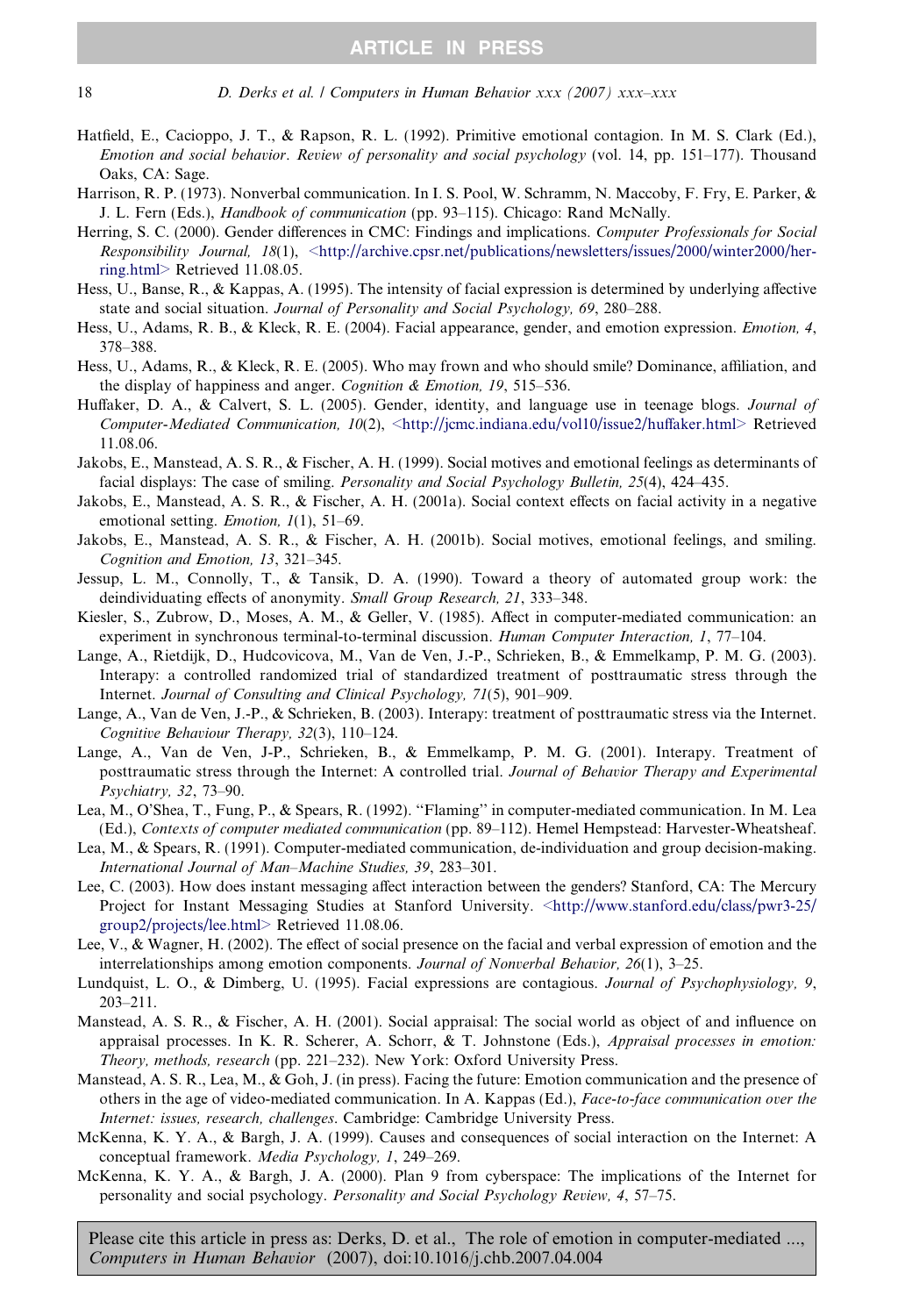- <span id="page-18-0"></span>McKenna, K. Y. A., Green, A. S., & Gleason, M. E. J. (2002). Relationship formation on the Internet: What's the big attraction? Journal of Social Issues, 58(1), 9-31.
- Miller, J. K., & Gergen, K. J. (1998). Life on the line: the therapeutic potentials of computer mediated conversation. Journal of Marital and Family Therapy, 24(2), 189–202.
- Orenga Castellá, V., Zornoza Abad, A. M., Prieto Alonso, F., & Peiró Silla, J. M. (2000). The influence of familiarity among group members, group atmosphere and assertiveness on uninhibited behavior through three different communication media. Computers in Human Behavior, 16, 141–159.
- Parkinson, B., Fischer, A. H., & Manstead, A. S. R. (2005). Emotion in social relations: Cultural, group, and interpersonal processes. New York: Psychology Press.
- Pennebaker, J. W. (1997). Opening up: The healing power of expressing emotions (Revised edition). New York: Guilford Press.
- Postmes, T. (1997). Social influences in computer-mediated groups. Ph.D. thesis. Amsterdam: University of Amsterdam.
- Reicher, S. D., Spears, R., & Postmes, T. (1995). A social identity model of deindividuation phenomena. European Review of Social Psychology, 6, 161–198.
- Reicher, S. D., Levine, M., & Gordijn, E. (1998). More on deindividuation, power relations between groups and the expression of social identity: Three studies on the effects of visibility to the in-group. British Journal of Social Psychology, 37, 15–40.
- Rezabek, L. L., & Cochenour, J. J. (1998). Visual cues in computer-mediated communication: Supplementing text with emoticons. Journal of Visual Literacy, 18, 201-215.
- Rice, R. E. (1990). Computer-mediated communication system network data: theoretical concerns and empirical examples. International Journal of Man-Machine Studies, 30, 1–21.
- Rice, R. E., & Love, G. (1987). Electronic emotion: Socioemotional content in a computer-mediated network. Communication Research, 14, 85–108.
- Rimé, B. (1989). Le partage social des émotions. In B. Rimé & K. Scherer (Eds.), Textes de base en psychologie: Les Emotions (pp. 271–303). Lausanne: Delachaux et Niestlé.
- Rime´, B., Corsini, S., & Herbette, G. (2002). Emotion, verbal expression, and the social sharing of emotion. In S. R. Fussell (Ed.), The verbal communication of emotions: Interdisciplinary perspectives (pp. 185–208). Mahwah, NJ: Lawrence Erlbaum Associates Inc.
- Rime´, B., Finkenauer, C., Luminet, O., Zech, E., & Philippot, P. (1998). Social sharing of emotion: New evidence and new questions. European Review of Social Psychology, 9, 145–189.
- Rime´, B., Mesquita, B., Philippot, P., & Boca, S. (1991). Beyond the emotional event: Six studies on social sharing of emotion. *Cognition and Emotion*, 5, 435–465.
- Rivera, K., Cooke, N. J., & Bauhs, J. A. (1996). The effects of emotional icons on remote communication. Computer Human Interaction, interactive poster.
- Rodino, M. (1997). Breaking out of binaries: Reconceptualizing gender and its relationship to language in computer-mediated communication. Journal of Computer-Mediated Communication, 3(3), [<http://jcmc.indi](http://jcmc.indiana.edu/vol3/issue3/rodino.html)[ana.edu/vol3/issue3/rodino.html>](http://jcmc.indiana.edu/vol3/issue3/rodino.html) Retrieved 11.08.06.
- Sanderson, D. W. (1993). Smileys. Sebastopol, CA: O'Reilly.
- Sasaki, M. U., & Ohbuchi, K. (1999). Conflict processes on computer-mediated communication. Tohoku Psychologica Folia, 58, 50–55.
- Savicki, V. (1996). Gender language style and group composition in internet discussion groups. *Journal of* Computer-Mediated Communication, 2(3), [<http://jcmc.indiana.edu/vol2/issue3/savicki.html>](http://jcmc.indiana.edu/vol2/issue3/savicki.html) Retrieved 11.08.06.
- Savicki, V., & Kelley, M. (2000). Computer mediated communication: Gender and group composition. CyberPsychology & Behavior, 3(5), 817–826.
- Scherer, K. R., Schorr, A., & Johnstone, T. (2001). Appraisal processes in emotion: Theory, methods, research. New York: Oxford University Press.
- Schoutrop, M. (2000). Structured writing in processing traumatic events. Doctoral thesis, University of Amsterdam.
- Shaw, M. E. (1981). Group dynamics: The psychology of small group behavior. New York: McGraw-Hill.
- Short, J., Williams, E., & Christie, B. (1976). The social psychology of telecommunication. London: Wiley.
- Smyth, J. M. (1998). Written emotional expression: Effect sizes outcome types, and moderating variables. Journal of Consulting and Clinical Psychology, 66, 174–184.
- Siegel, J., Dubrovsky, V., Kiesler, S., & McGuire, T. W. (1986). Group process and computer-mediated communication. Organizational Behavior and Human Decision Processes, 37, 157–187.